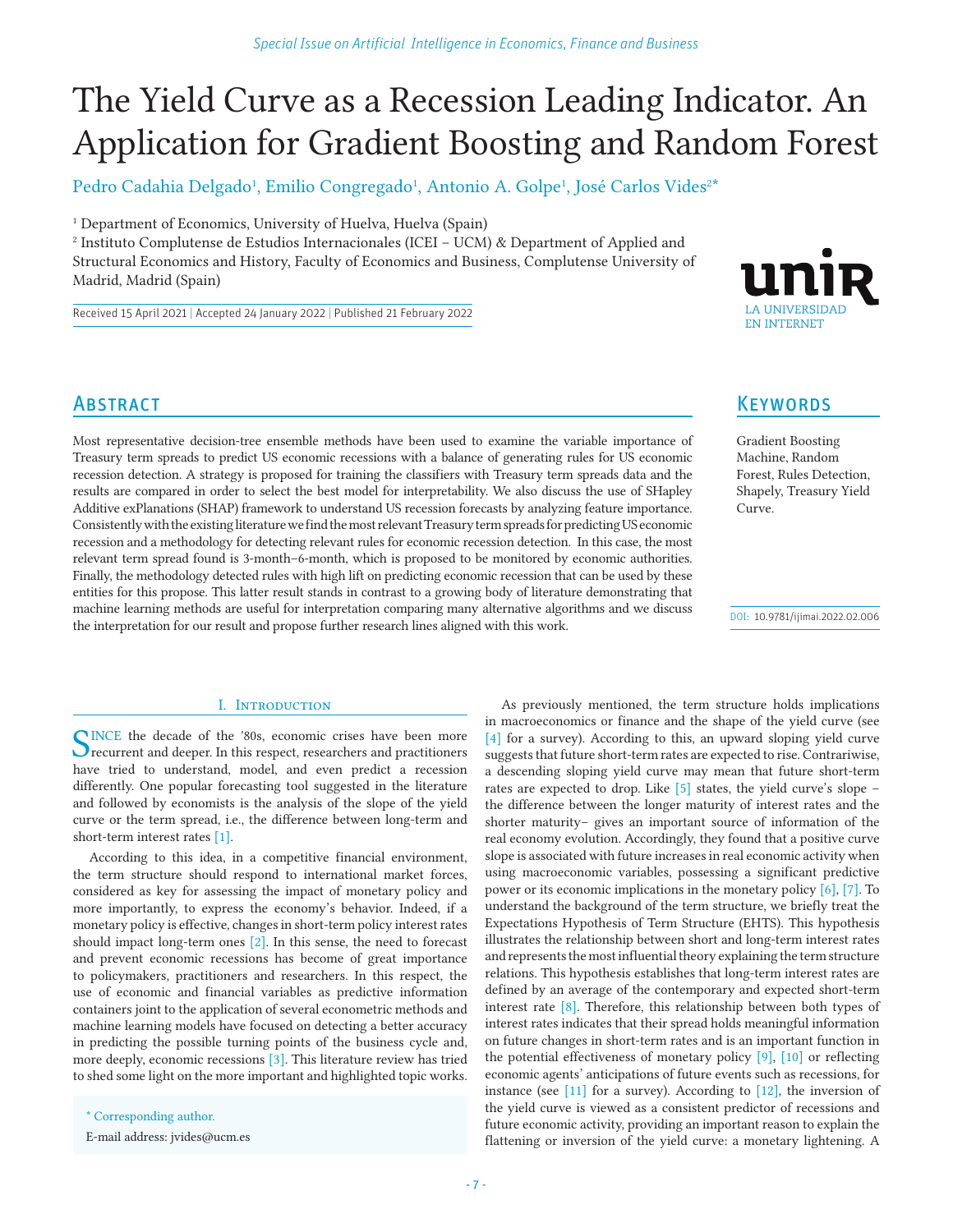tightening monetary policy would be considered a rise in short-term interest rates, focusing on reducing inflation. The consequence of the monetary tightening is that the economy may slow down.

Consequently, shorter-term interest rates are considered indicators of demand for credit and future inflation. Therefore, longer-term interest rates would tend to decrease and flatten the yield curve, an example of the relation between the yield curve behavior and recessions. Definitely, the yield curve's steepness would help us predict and determine a future recession [13].

The literature on this topic has tried to demonstrate the role of the term structure or the yield curve as a good forecasting tool for recessions [14]. The influential papers of [5] and [15] should be noted. These works evidenced that the yield curve might be employed to predict real growth in consumption, investment, or aggregate GNP, and more importantly, they demonstrated the relation with NBER‐ dated recessions. For its part, [16] suggests that among different variables used in his work, the term spread is the significant predictor of recessions at horizons beyond three months. In this respect, many previous papers have treated the topic by relating the GDP growth with the yield curve slope (see  $[17]-[25]$ , among others or  $[26]$  for a deep survey of the topic.). Another important work by  $[27]$  argues the convenience of applying models which use the yield curve to predict recessions. In other influential papers in the literature, the term spread is also useful in predicting recession even for professional forecasters, as [28] suggested and [29] combined the term spread with stock returns to measure the accuracy of the term spread the latter to predict recessions. His results were positive, and the term spread was found as a valuable predictor of recessions for German and US economies. In a similar work by [28], [30] compared the strength of the yield curve in forecasting recessions with the data used in [28], evidencing the power of the former and suggesting the suitability of using this indicator. For its part, [31] also treated the capability of predicting recessions of the term structure and highlighted the power of this indicator over other leading indicators. Its strength decreased as a predictor after the financial crisis due to the volatility of macroeconomic variables, but unfortunately, its predictive power over the last decade has fallen.

Furthermore, [3] in line with the previous literature, find that the ability of the term structure to predict recessions is stronger over the twelve-month horizon when using a similar probit model than [5] or [13] used. Additionally, [32] further evidenced the potential of the yield curve in forecasting future situations of the US economy over horizons ranging from one quarter to two years. Besides, [33] recognized that the yield curve contains information on future GDP growth and that its predictability varies with time, forecast horizons, and quantiles of the distribution of future growth; nonetheless, a significant empirical contribution of their work is that it seems more efficient to predict future expansionary phases, which are more common than recessions, for which the latter appears to perform better. Finally, although [34] find that developments in the stock market diminish the efficacy of the yield curve in forecasting future economic activity, they show the fitness of this indicator for predicting economic activity in many most important world economies, such as the US, Canada and Europe and, more importantly, when periods of financial stress are analyzed.

From another empirical perspective, it emerges in the literature the use of techniques based on machine learning algorithms. In this sense, [35] claims the suitability of machine learning techniques on central banking or monetary policy issues as applied in other real-life topics. In this sense, [36] demonstrated the yield curve as a robust and consistent predictor of economic activity when US business cycle turning points are checked by using four different methods, i.e., equally-weighted forecasts, Bayesian Model Averaging (BMA), and linear and non-linear machine learning boosting algorithms. An important paper in the literature by [37] compares different Support Vector Machine (SVM hereafter) and logit models when using the yield curve as a leading indicator, being "the first empirical investigation on the relation between the yield curve and an economy's real output, using an SVM classifier". The model created is helpful for policymakers in order to forecast future recessions. In order to reaffirm this latter study, [38] the yield curve is a useful tool for assessing future economic activity, achieving a 100% forecasting accuracy for recessions. For its part, [39] demonstrated that the predictive power of boosted regression trees is considerably better than standard probit models. Their findings show that short rates and the yield curve are crucial leading indicators for recession forecasts during the 1974-2014 period. Finally, [40] employs several machine learning methods such as Least Absolute Shrinkage and Selection Operator (LASSO), and Elastic Net, Discriminant Analysis classifiers, Bayesian classifiers, and classification and regression trees (CART), in line with the existing literature and reveal the ability of the yield curve to act as an early warning system to predict recessions in the United States is reconfirmed. Specifically, the yield curve keeps on a consistent and reliable predictor of recession over the 12-month forecast horizon and [41] also applies a battery of machine learning methods: decision trees, random forests, extremely randomized trees, support vector machines (SVM), and artificial neural networks, finding that almost all the machine learning models appropriately predict the global financial crisis of 2007-2008 and, additionally, they indicate that the flatter or more inverted the yield curve is, the higher the chance of a crisis, exposing the tendency of chasing performance or increased risk-taking that can often be seen before financial crises.

To the best of our knowledge, our approach, i.e., Gradient Boosting and Random Forest Machine Learning methods, allows us to reach a better accuracy than in those previous papers on the topic. These Machine Learning algorithms let us identify the more relevant variables associated with the main variable, which has not been done before in the literature. Additionally, we extend the time horizon, i.e., we update data compared to previous studies. Indeed, our results indicate that our algorithm let us signal and choose the most influential variables for predicting economic recessions amongst the term spreads analyzed. This case highlights some of the most important term spreads as 3-month–6-month, 2-year–5-year and 5-year–10-year. Furthermore, concerning these variables, the lift metric is computed to detect intervals with a higher probability of accounting for a recession, applied to the rules description methods. Results suggest that the most important term spread is 3-month–6-month compared with the term spreads mentioned in the literature. Results give some considerations for monetary authorities, policymakers and practitioners, such as the monitorization of this term spread above mentioned as a tool for evidencing economic recessions.

The rest of the paper is as follows. Section II presents the data and methodology used in the paper. Later, section III show and discuss the results; the concluding remarks are in section

# II. Data and Methodology

# *A. Introduction*

A supervised method is proposed to predict economic crisis cycles and can also identify the key factors that lever this phenomenon. Assessing variable importance is an important task; this is reflected in many studies fields; besides, several approaches address this question [42]-[45].

A decision-tree ensemble classification method is proposed for interpretability rather than only predicting economic recessions from the different term spread as independent variables. In this way, the variable importance is computed to measure which variables are the most relevant to predict economic crisis cycles. More interpretation of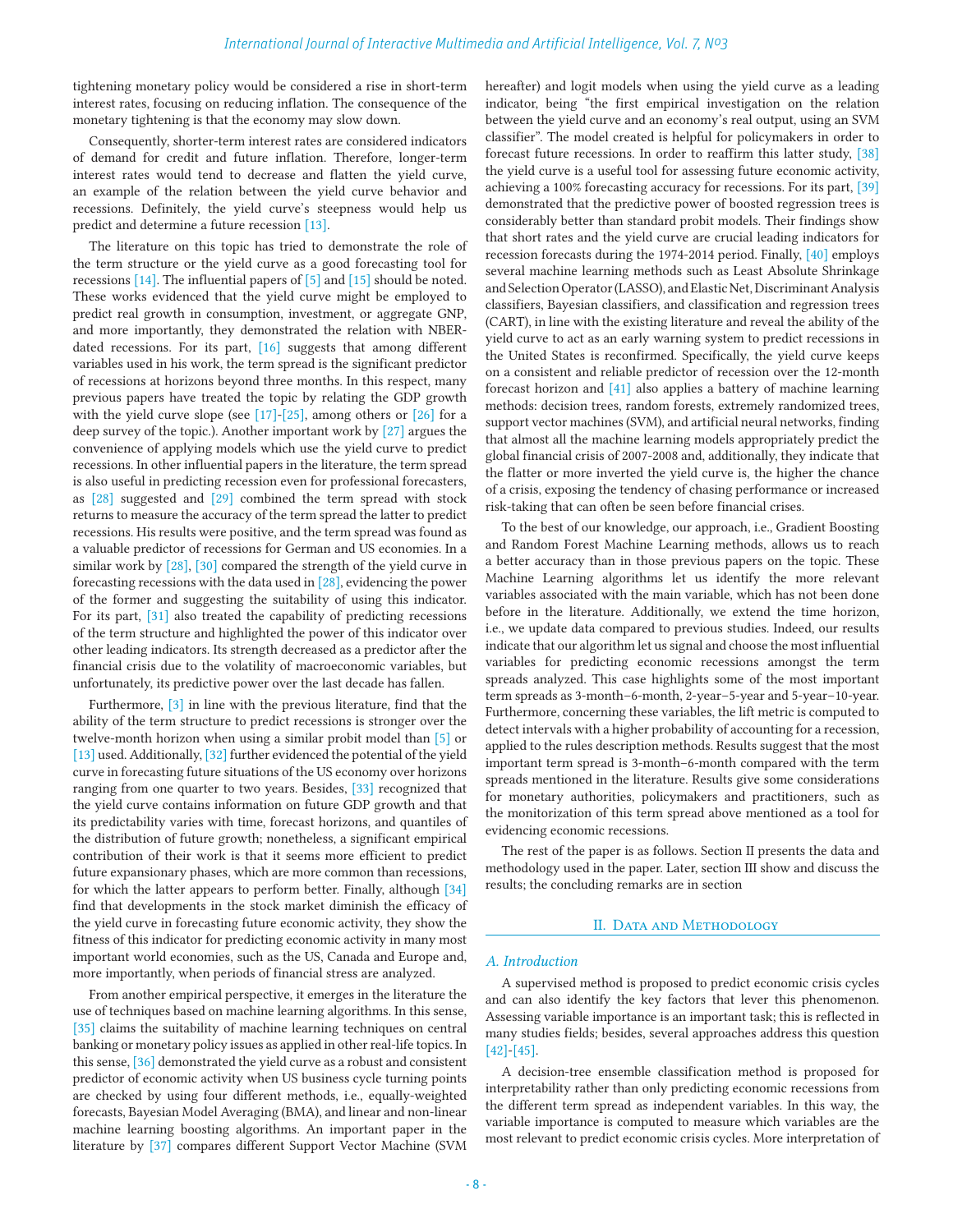

Fig. 1. Original data interest rates (a) & Computed Term spreads (b).

the model is performed by analyzing the dependencies with the most correlated variables and the feature value dependency regarding the target variable to understand this phenomenon better. Finally, a rule extraction process is proposed that could be useful for interpreting and detecting economic recession.

## *B. Data Description*

For our empirical analysis, we employ a monthly sample of Treasury Constant interest rates at nine different maturities from January 1969 to November 2020 (amounting to 601 observations for each interest rate series). The data corresponds to the constant maturity rates of 3-month, 6-month, 1-year, 2-year, 3-year, 5-year, 7-year, 10-year and 20-year.

The data is collected from the Federal Reserve Economic Data (FRED) collected by the Economic Research Division of the Federal Reserve Bank of St. Louis. Since the 1-month Treasury Constant maturity rate is only accessible since January 2001, we have picked these maturities considering the availability of consistent interest rate data with the period studied. We reveal 3-month, 6-month and 1-year as short-run, including the latter variable 1-year as short-term because it offers more robustness in our assessment. Conversely, we contemplate the rest of the maturity rates as long term. Table I shows descriptive statistics related to each interest rate in different maturities. These variables show similar behavior in terms of volatility, and Fig. 1.A and Fig. 1.B presents a plot analysis of the time series traced for all maturities.

TABLE I. Descriptive Statistics for the Data

|                                                     |  | M3 M6 Y1 Y2 Y3 Y5 Y7 Y10 Y20                          |  |  |  |
|-----------------------------------------------------|--|-------------------------------------------------------|--|--|--|
| Mean 4.57 4.69 5.08 5.18 5.54 5.84 6.07 6.23 6.31   |  |                                                       |  |  |  |
| Median 4.86 4.95 5.27 5.03 5.77 5.97 6.17 6.20 6.01 |  |                                                       |  |  |  |
| Min                                                 |  | 0.01 0.04 0.10 0.13 0.16 0.27 0.56 0.62 1.06          |  |  |  |
| Max                                                 |  | 16.30 15.52 16.72 16.46 16.22 15.93 15.65 15.32 15.13 |  |  |  |
| SD.                                                 |  | 3.41 3.40 3.64 3.78 3.51 3.53 3.23 3.11 3.05          |  |  |  |

a Data from January of 1969 to November of 2020.

**M** and Y refers to month and year respectively.

From 9 interest rates, 36 spread variables are obtained, the calculation being a subtraction of two elements; this follows a combination without repetition  $C(n,r)$ , being n and r the set and subset size, respectively. As shown in Table I, the interest rates show similar statistical properties. Nevertheless, the short term interest rates 3-month and 6-month presents lower mean and median and higher standard deviation. On the contrary, long term interest rates show the opposite higher mean and median and lower standard deviation. Henceforth for representing term spread at figures and tables, due to saving space, an abbreviation is used, being M and Y for month and year interest rates respectively, i.e. M3-Y10 for 3-month–10-year term spread.

At Fig. 1.A, the interest rates are plotted where the general trend is decreasing, Fig. 1.B shows the computed Term spread for all combinations of interest rates, it is stated that there are some expansion stages with the behavior of divergence and flattening stage where the term spreads are inverted with the behavior of convergence which could be an early indicator of economic recession.

As a combinatory result, the term spread variables show several strong correlations. The correlation coefficient is used to verify collinearity, and it is argued that collinearity is certain at the 0.9 level of a correlation coefficient or higher [46]. A correlation analysis is shown between variables at Fig. 2, where the correlation plot shows the coefficients.



Fig. 2. Pearson correlation between term spread variables.

Pearson's correlation results in Fig. 2 shows high correlated features. In line with the literature, results show a consistent negative relationship in the difference between long-term and short-term interest rates and consequently in the term spreads [1]. This is taken into account to interpret the importance of the features exposed in the results.

Literature mainly focused on continuous variables whose values, for instance, growth rates in GNP, GDP, industrial production, consumption, investment, among others [1]. In this work, only interest rates are used as predictors as the main purpose of this work is not to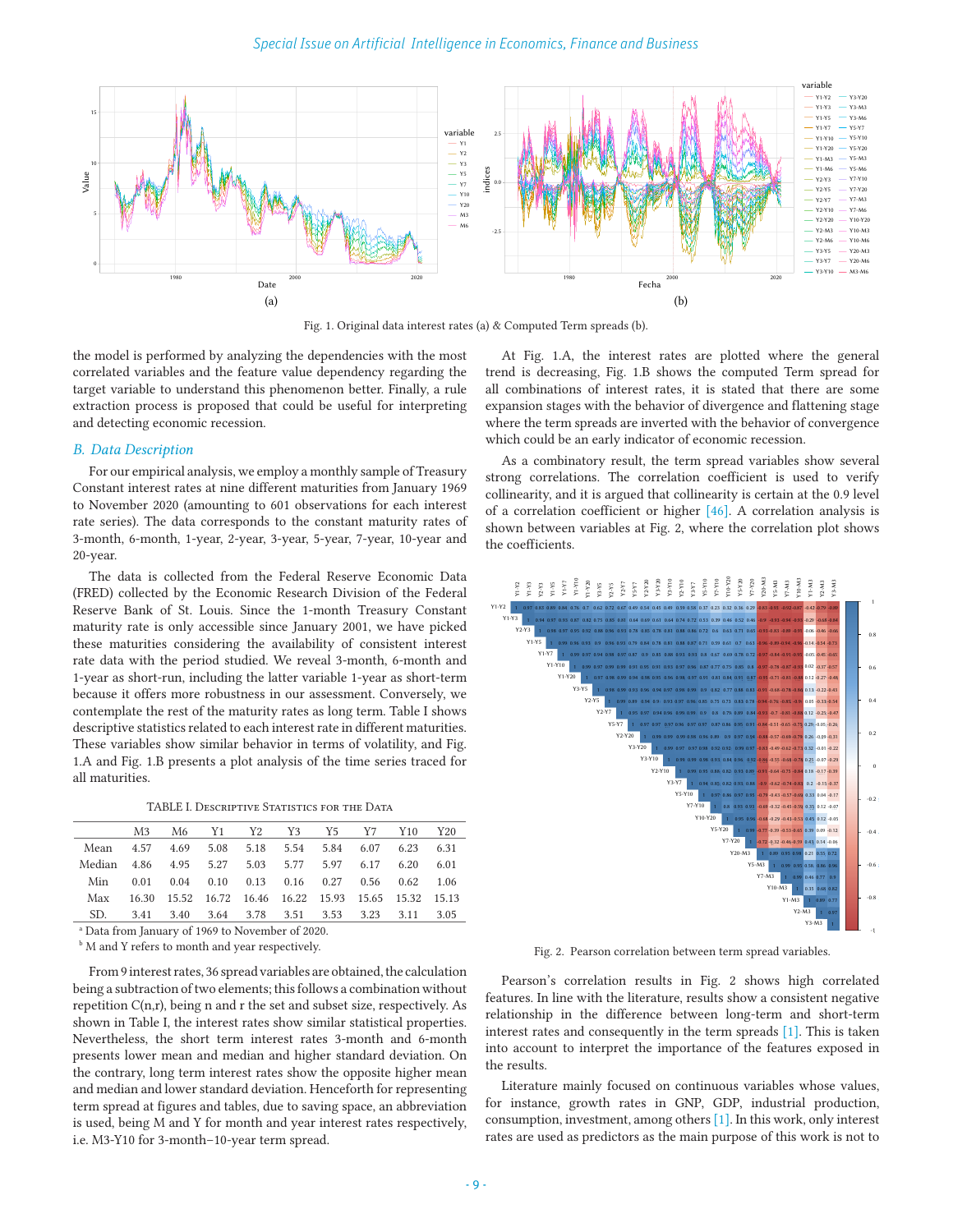offer the better predictive model results of literature but to understand the relationships, importance and rules regarding interest rates with an economic recession.

# *1. Variable Target Lift*

In machine learning, Lift is a metric used to assess the performance of a targeting model at predicting or classifying cases as having an enhanced response concerning the population as a whole.

This metric is pretty straightforward to understand, and a targeting model is performing well if the response within the target is much better than the average for the population. In other words, Lift is simply the ratio of these values: target response divided by average response [47]. It is defined as:

$$
Lift = \frac{P(A \cap B)}{P(A)P(B)}\tag{1}
$$

These indicators, shown in Table II, are useful in the exploratory data analysis stage to understand at each variable's decile which range of values of the response variable has more impact on positive target. This can be used as an early exploratory rule for detecting economic recession, and this is complementary information as the decile split does not guarantee the optimal value range for a variable for maximizing the lift; on the contrary, the computed lift for tree base rules ranges may give a better separation as it is a supervised method, for this reason, it helps initially to understand this economic processes.

TABLE II. Lift for Crisis per Deciles for the Most Relevant Features

| Decile         | $M3-M6$ | $Y3-M3$ | $Y5-Y10$ | $Y2-Y5$ | Y2-M6 | Y3-Y7 |
|----------------|---------|---------|----------|---------|-------|-------|
| 1              | 1.46    | 1.09    | 0.46     | 0.16    | 1.52  | 0.33  |
| $\overline{2}$ | 0.74    | 1.60    | 1.14     | 0.91    | 0.62  | 0.87  |
| 3              | 1.20    | 0.75    | 0.90     | 1.40    | 0.00  | 1.11  |
| 4              | 0.51    | 0.53    | 0.64     | 1.67    | 0.91  | 0.96  |
| 5              | 0.85    | 1.42    | 1.63     | 1.55    | 1.71  | 1.26  |
| 6              | 0.77    | 1.29    | 0.56     | 0.78    | 1.71  | 0.62  |
| 7              | 0.34    | 1.42    | 0.31     | 0.62    | 0.62  | 1.09  |
| 8              | 0.41    | 0.66    | 0.71     | 1.26    | 0.30  | 0.33  |
| 9              | 1.88    | 0.54    | 0.62     | 0.30    | 0.78  | 1.42  |
| 10             | 1.79    | 0.75    | 2.95     | 1.34    | 1.83  | 2.04  |

<sup>a</sup> Term spread abbreviations contains M and Y for monthly term and yearly term interest rates respectively.

For the sake of simplicity, in Table II the target lift is computed only for the most important variables, as shown in section III. From this table, some initial patterns there can be found. Generally, almost every term spread at high deciles has a high lift in economic recession except for 3-year–3-month. On the contrary, the 3-year-3–month and 2-year–6-month term spreads show high lift for low and mid deciles. This is an initial indicator due to the higher probability of recession in those deciles; for specific range values, the decile's interval table can be found in the appendix.

# *C. Methodology*

The main purpose of this work is not only to offer a model for predicting economic recessions but also to offer a methodology of a good enough model that is able to explain variable importance, dependencies and economic recession detection rules.

Decision-tree ensemble methods are supervised learning methods for modeling the relationship between the dependent variable y with the characteristic vector x. Besides, these techniques are a common choice on the actual machine learning research scenario, it has a wide range of applications for regression, classification and other tasks [48], [49].

The two main decision-tree ensemble methods in bagging and boosting for classification scenario are applied in this work for estimating the economic crisis cycles. The advantage of this methods is that often provides predictive accuracy that cannot be beat, it can optimize on different loss functions and provides several hyperparameter tuning options that make the function fit flexible, generally no data pre-processing required and often works great with categorical and numerical values.

To train the models, a training and test data split is performed, where the training set consists on all available variables for all observations from January of 1969 to December of 1999 and the test set comprises from January of 2000 to January of 2020, with the correspondent binary supervised target of economic crisis cycle. In other words, the models should learn which features are relevant in order to predict from a time interval selected for another more recent time interval which should be relevant not only for predicting the economic crisis cycles but also for Interpretability of the actual situation.

# *1. Random Forest Classifier*

Random Forest (RF) was proposed by [50] as an ensemble method for regression based on individual decision trees, the original classification approach based on Stochastic Discrimination was proposed by [51], [52].

In this way, Ranger is a fast implementation of RF [53] or recursive partitioning, particularly suited for high dimensional data. The R implementation Ranger was used to adjust a RF model respectively the considered optimal settings [54].

Which makes Random forest powerful is that builds several weak decision trees in parallel, resulting computationally cheap process, by combining the trees to form a single, strong learner by averaging or taking the majority vote results often to be accurate learning algorithms.

The pseudocode is illustrated at Algorithm scheme I. The algorithm works as follows: for each tree in the forest, a bootstrap sample is selected from S where S(i) is the ith bootstrap. Then it is trained a decision-tree as follows: at each node of the tree, instead of examining all possible feature-splits, a random features subsect selection is made f ⊆ F. where F is the set of features. The node then splits on the best feature in f rather than F. In practice f is much smaller than F. By narrowing the set of features, it drastically speeds up the learning of a tree.

**Algorithm I**. Random Forest algorithm

**Precondition:** A training set *S*≔( $x_1$ ,  $y_1$ ), ...,( $x_n$ ,  $y_n$ ), *being F the features and B number of trees in forest*.

- **1 function:** RandomForest(*S*, *F*)
- 2  $H \leftarrow \emptyset$
- **3 for**  $$
- **4**  $S^{(i)}$  ← *A boostrap sample from S*
- **5** *h***<sub>i</sub>** ← *RandomizedTreeLearn* ( $S^{(i)}$ ,  $F$ )
- 6 *H* ← *H* ∪  $\{h_i\}$
- **7 end for**
- **8 return** *H*
- **9 end function**
- **10 function** *RandomizedTreeLearn* (*S*, *F*)
- **11 At** each node:
- **12**  $f \leftarrow$  small subset of *F*
- **13** Split on best feature in *f*
- **14 return** learned tree
- **15 end function**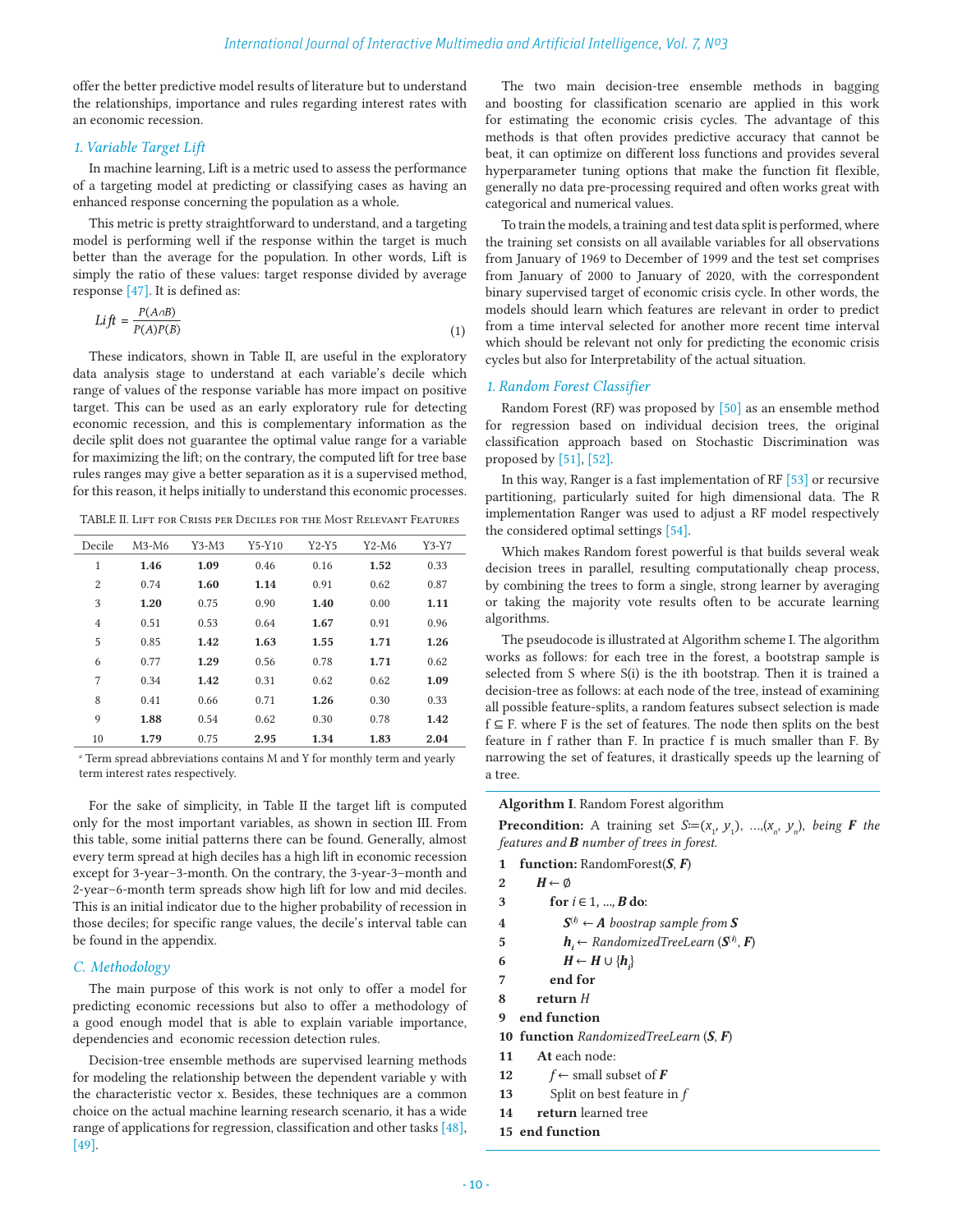RF algorithm is a bagging technique for building an ensemble of decision trees, and this technique is known to reduce the variance of the algorithm. Traditionally bagging with decision trees, the constituent decision trees may be highly correlated because the same features will tend to be used repeatedly to split the bootstrap samples. At the same time, restricting each split-test to a small, random sample of features decreases the correlation between trees in the ensemble and improves the performance of the algorithm.

# *2. Gradient Boosting Machine*

The gradient boosting machines (GBM) proposed by [55] is a robust machine learning algorithm due to its flexibility and efficiency in performing regression tasks [55].

The main difference between boosting and traditional machine learning techniques is that optimization is held out in the function space. In other words, the function estimate  $\hat{f}$  is parametrized in the additive functional form:

$$
\hat{f}(x) = \hat{f}^{M}(x) = \sum_{i=0}^{M} \hat{f}_{i}(x)
$$
\n(2)

In this notation, M is the number of iterations,  $\hat{f}_0$  is the initial guess and  $\{\hat{f}_i\}_{i=1}^n$  are the function increments, also known as "boosts".

To ensure that the functional approach is achievable in practical terms, a comparable approach to parameterization of the family of functions can be implemented. It is introduced to the reader the parameterized "base-learner" functions *h*(*x*, θ) to differentiate it the overall ensemble functions estimates  $\hat{f}(x)$ . Different families of basic learners can be chosen, such as decision trees and loss functions.

The "greedy stagewise" approach of function incrementing with the base-learners can be formulated.

For the function estimate at the t-th iteration, the optimization function is:

$$
f_t \leftarrow f_{t-1} + \rho_t h(x, \theta_t) \tag{3}
$$

$$
(\rho_t, \theta_t) = \arg\min_{\rho, \theta} \sum_{i=1}^N \psi(y_i, \hat{f}_{t-1}) + \rho h(x, \theta_t)
$$
\n(4)

The optimal step-size  $\rho$ , should specified at each iteration.

The gradient boosting algorithm proposed by Friedman [55], can be summed up with the following pseudocode at algorithm II.

**Algorithm II**. Friedman's GBM algorithm **Precondition:** 

- Input data  $(x, y)_{i=1}^N$
- Number of iterations M
- Choice of loss-function *Ψ*( *y*, *f*)
- Choice of the base-learner model  $h(x, \theta)$
- **1** Initialize  $\hat{f}_0$  with a constant
- **2 for** t = 1 to M **do**:
- **3** compute the negative gradient  $g_t(x)$
- **4** fit a new base-learner function  $h(x, \theta)$
- **5** find the best gradient descent step size  $\rho_t$ :

$$
\rho_t = \arg\min_{\rho,\theta} \sum_{i=1}^N \psi(y_i, \hat{f}_{t-1}) + \rho h(x, \theta_t)
$$

6 update the function estimate: 
$$
f_t \leftarrow f_{t-1} + \rho_t h(x, \theta_t)
$$

**7 end for**

The theory and formulation of GBM are available in reference [55], which interested readers in a more profound explanation for a better understanding of this method.

In this work, the so-called Extreme Gradient Boosting Training (XGB), proposed by [56], a version of GBM, was applied as a boosting method for classification with the R library xgboost.

# *3. Classifier Evaluation*

For training the model, a data partition was performed; as explained in the previous sections, the predictive accuracy of the models was measured by splitting the data into training and test sets.

The training set comprehends from 1970 to 1999 with 360 instances and a binary target variable with 16% positives (5 crisis cycles). The test set comprehends from 2000 to 2020, which are 251 instances with 14% of positives in the binary target (3 crisis cycles).

As a classification task, the error assessment was performed using the predicted class for the selected models and computing some accuracy metrics from the confusion matrix, the computed metrics are shown in Table III.

Let  $\{P, N\}$  the positive a negative instance class and let  $\{\tilde{P}, \tilde{N}\}$  be the predictions produced by a classifier. Let P(P|I) be the posterior probability that an instance I is positive.

TABLE III. Classification Metrics for Classification Model Assessment

| Metric           | Formula                                                                                                                |  |  |  |
|------------------|------------------------------------------------------------------------------------------------------------------------|--|--|--|
|                  | $\mathrm{P}(\widetilde{P} \, \mathrm{P}) \approx \frac{\text{positives correctly classified}}{\text{total positives}}$ |  |  |  |
| Recall(TPR)      |                                                                                                                        |  |  |  |
|                  |                                                                                                                        |  |  |  |
| Specificity(TNR) | $P(\widetilde{N} N) \approx \frac{negatives \ correctly \ classified}{total \ negatives}$                              |  |  |  |
|                  | positives correctly classified                                                                                         |  |  |  |
| Precision(PPV)   | positives correctly classified $+$ Negatives correctly classified                                                      |  |  |  |
|                  |                                                                                                                        |  |  |  |

There is no unique metric for assessing a classification task, depending on the characteristics to be evaluated, we consider precision as the most suitable metric for this purpose as considers the positives correctly classified within the observations correctly classified.

# *4. Model Interpretation*

The interpretability of a statistic model helps to understand why certain decisions or predictions have been made; for this reason, measuring variable importance is an important task in many applications. In this sense, this is the era of making machine learning explainable; several authors have conducted an extensive review of methods [57], [58].

The most common variable importance based has been tested by several researchers using both simulated and real data; this metric tends to be biased in many scenarios [58]-[60]. As studied in subsection II.B., there is the presence of mutually correlated and collinearity; Gini variable importance is expected to be biased [59], [60].

Nevertheless, there is also another classification for interpretability, and it could be either local or global; in other words, it is explaining an individual prediction or the entire model behavior [61].

# *a) SHAP Variable Importance*

SHapley Additive exPlanations (SHAP) is a model additive explanation approach in which each prediction is explained by the contribution of the features of the dataset to the model's output [62], [63]. SHAP comes from the game theory field, that is, the solution for the problem of computing the contribution to a model's prediction of every subset of features given a dataset with m features.

A model retraining is required on all feature subsets  $S \subseteq F$ , where F are all the available features. A value of importance it is assigned to every variable that accounts for the impact on the model's prediction of incorporating that feature. A model  $f_{\text{S}\cup\{\hat{l}\}}$  is trained with that feature present and another model  $f<sub>S</sub>$  is trained with the feature withheld in order to compute this effect. Then, both models predictions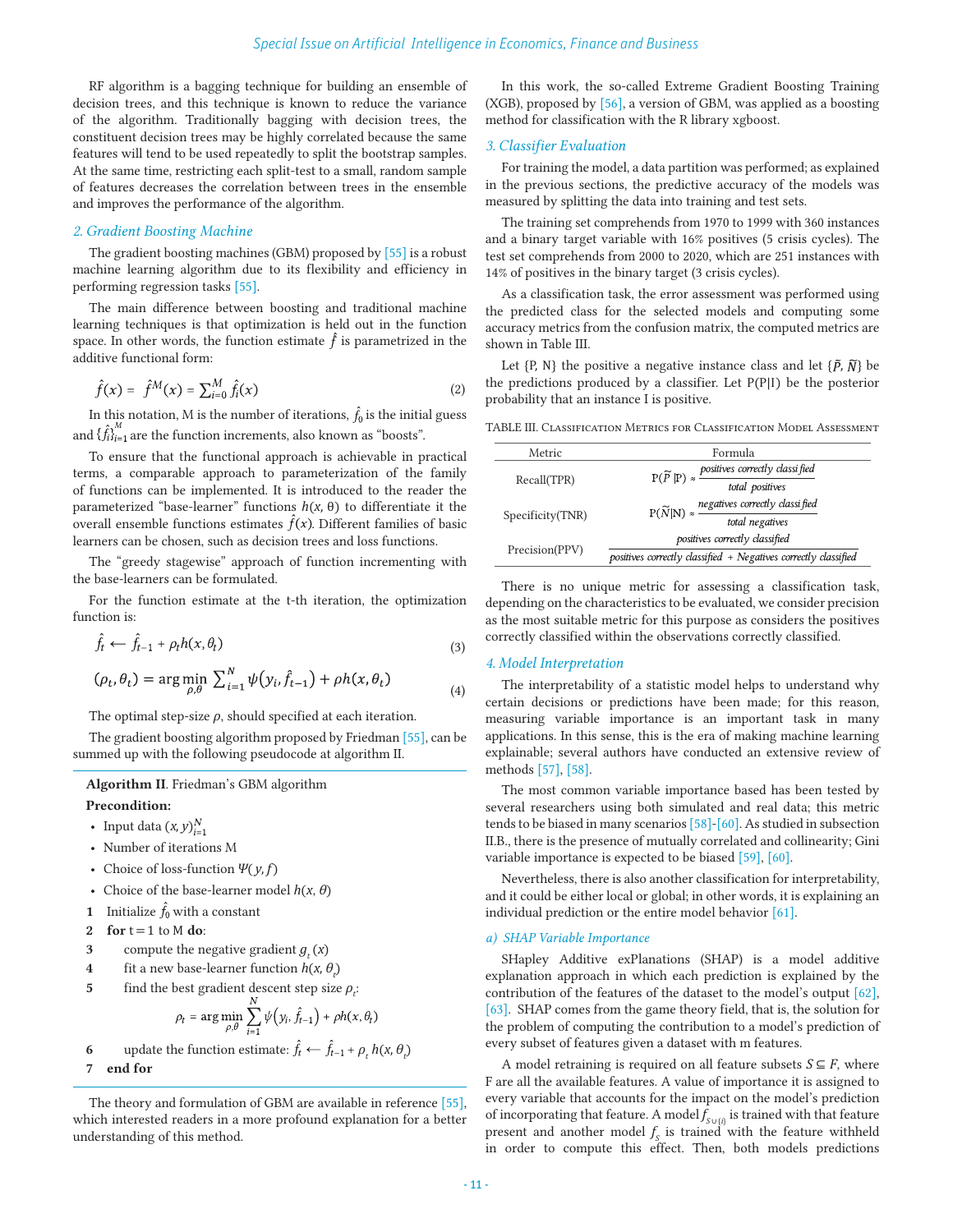are compared on the current input  $f_{S \cup {i}}(X_{S \cup {i}}) - f_{S}(X_{S})$ , where  $X_{S}$ are the values of the input variables in the set S. Since the effect of withholding a feature depends on other features in the model, the preceding differences are computed for all possible subsets  $S \subseteq F \setminus \{i\}$ . The feature attributions are the computed Shapley values.

They are a weighted average of all possible subsets of S in F:

$$
\phi_i = \sum_{S \in F \setminus \{i\}} \frac{|S|!(M-|S|-1)!}{M!} [f_{S \cup \{i\}}(x_{S \cup \{i\}}) - f_S(x_S)] \tag{5}
$$

SHAP value is the only possible locally accurate and consistent feature contribution values [62], [63], they can provide high quality explanation both local and global.

Calculating the importance of the features based on SHAP contributions, the mean of each feature is retrieved for each SHAP matrix. Then, the resulting vectors are summed.

#### *b) SHAP Dependence Plots*

For every feature and data instance, a point is plotted with the feature value on the x-axis and the corresponding Shapley value on the y-axis, this is the SHAP feature dependence plot.

Mathematically, the plot contains the following points:

$$
\{(x_j^{(i)}, \phi_j^i)\}_{i=1}^n \tag{6}
$$

SHAP dependence plots are an alternative to partial dependence plots and accumulated local effects. While other methods show average effects, SHAP dependence also shows the variance on the y-axis.

# *c) Rules Extraction*

Tree ensembles such as random forests and boosted trees are accurate but difficult to understand. In this work, the framework of the interpretable tree (inTrees) is used to extract, measure, prune, select, and summarize rules from a tree ensemble and calculate frequent variable interactions [64].

Tree ensemble methods consist of multiple decision trees [53], [55]. A rule can be extracted by means of a decision tree's root node to a leaf node.

This rule summarization process explained at algorithm 3, is relevant in order to understand and filter the rules for phenomenon interpretability.

```
Algorithm III. ruleExtract algorithm
```
# **Precondition:**

- **Input**: : *ruleSet* ← *null*, node ← *rootNode*, *C* ← *null*
- **Output**: *ruleSet*
- **1 function**: *ruleExtract*(*ruleSet*, *node*, *C*)

```
2 if leafNode = true then
```

```
3 currentRule \leftarrow {C \rightarrow pred<sub>node</sub>}
```

```
4 ruleSet ← {ruleSet → currentRule}
```
- **5 return** *ruleset*
- **6 end if**
- *7* **for** *child*<sub>*i</sub>* = *every child of node* **do**:</sub>
- **8**  $C \leftarrow C \wedge C_{node}$

```
9 ruleSet ← ruleExtract(ruleSet, child, C)
```
- **10 end for**
- **11 return** *ruleSet*

```
12 end function
```
Given a rule  ${C \Rightarrow T}$ , where C is the condition's rule, being a conjunction of variable-value pairs aggregated from the path from the root node to the current node,  $C_{node}$  denote the variable-value pair used to split the current node,  $\textit{leaf}_\textit{Node}$  denote the flag whether the current node is a lead node, *pred<sub>node</sub>* denote the prediction at a leaf node, and T for rule's output.

The method ruleExtract explained at pseudocode Algorithm 3 shows the method used to extract rules from a decision tree. As tree ensembles are multiple decision trees, the final rules are a combination of rules extracted from each decision tree in the tree ensemble.

In the following work, it is applied the inTrees framework to the data set. For the winning classifier, the ruleExtract method is applied. As a result, several rules are extracted, and a post-processing rules step is performed. This post-processing comprises de-duping rules and rules metrics computation for rules quality. The rule's metrics are length which is the number of conditions within a rule, support which is the percentual frequency of observations that fulfil the rule, the rule's error for classification tasks which is the number of correctly classified instances within a rule condition and the target lift (epigraph II.B.1) for every rule as the number proportion of positive targets in the rule condition compared with the variable range.

# III. RESULTS & DISCUSSION

In this work, a methodology is proposed for understanding the economic recession phenomenon and extracting rules as an early economic recession detection method with a balance of getting a model with a suitable accuracy for prediction, which is the main scope of interpretable models in machine learning. This methodology begins with benchmarking proposed models to get the feature importance for the winning model (see epigraph II.C.4.a). From this step, the main variables that lever the economic recession are detected by understanding the dependencies with the most correlated variables and the feature value interaction regarding the target variable to understand this phenomenon better (see epigraph II.C.4.b). To conclude, a rule extraction process is performed for proposing rules useful for early detection of economic recession (see epigraph II.C.4.c).

As the first step, two tree-based classification models are fitted to the data; as a result, Table IV shows the results for the proposed accuracy metrics for the fitted models. When assessing the predictive accuracy, the yield curve performs quite well. Additional information can improve its predictive performance [65]. Thus, the main purpose of this work is through term spreads as unique independent variables to build a model for interpretability with a balance on predictive accuracy.

TABLE IV. Classification Metrics Results

| Model      | Class | Precision | Recall | Specificity |
|------------|-------|-----------|--------|-------------|
|            | 0     | 0.88      | 0.96   | 0.25        |
| RF         | 1     | 0.52      | 0.25   | 0.96        |
| <b>XGB</b> | 0     | 0.96      | 1.00   | 0.80        |
|            |       | 1.00      | 0.80   | 1.00        |

Despite adding only variables about interest rate nature, suitable classification metrics are obtained employing term spread variables for predicting an economic recession. XGB model has better classification metrics results; for the positive target class, the precision shows us how no false positives are obtained; for this reason, specificity also has the maximum value. However, recall has a high value but not the maximum, showing that despite a balanced classification of negative and positive labels, false negatives are present. After fitting and selecting the winning model, the model interpretation for understanding the phenomenon as the most important part of this work comes with the feature importance as the first relevant output to interpret which variables are the main predictors for economic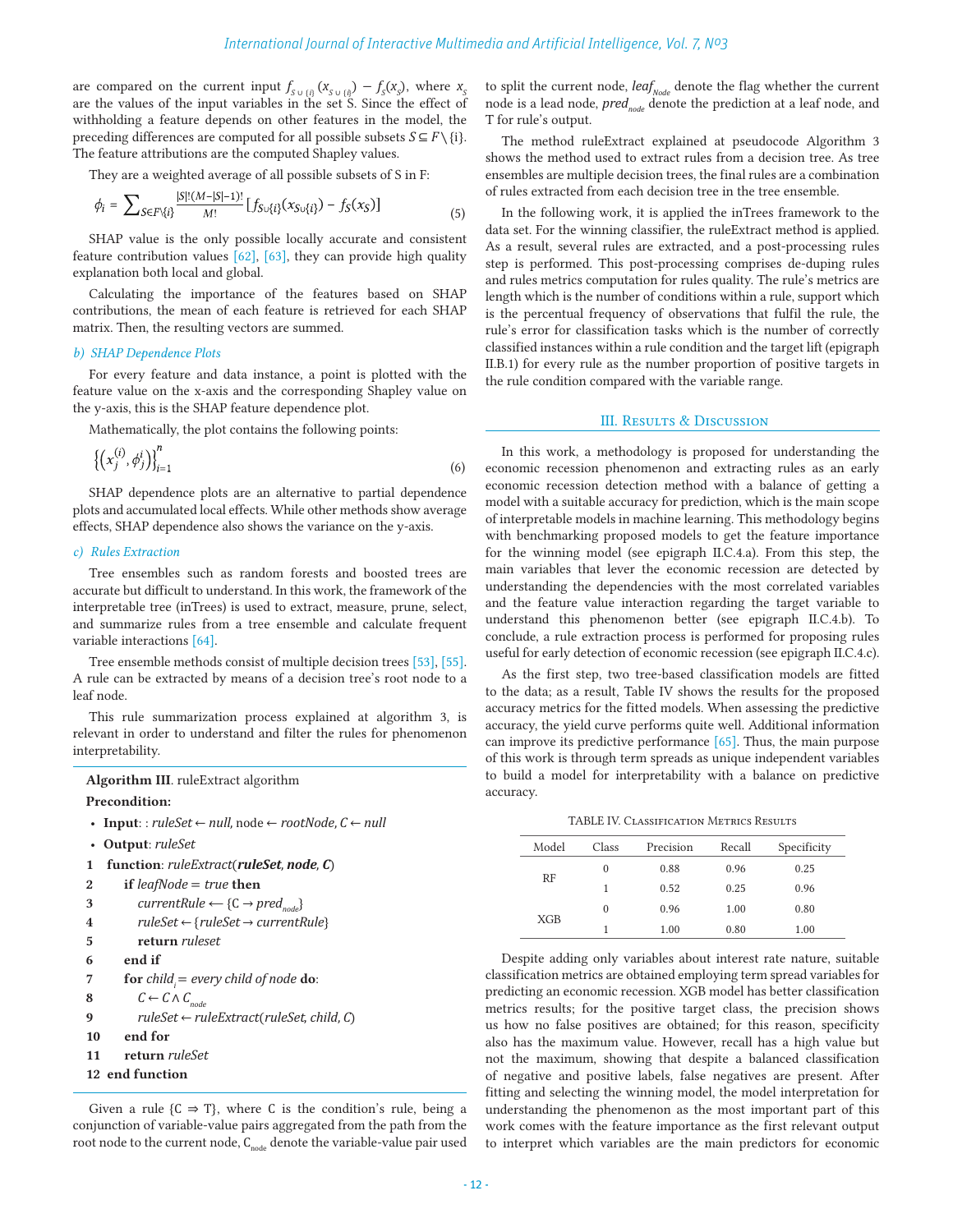

Fig. 3. Training (a) & Test (b) SHAP values for the variables.

recessions. The variable importance is obtained by computing the mean of absolute SHAP value for all instances for every feature at the training and test set. As a result, Table V, which is in the appendix, is plotted in Fig. 3 for better understanding. In Fig. 3, the features are sorted by variable importance in descending order from top to bottom for the most relevant and less relevant, respectively. Besides, by only considering the presence of variables Fig. 3.A and Fig. 3.B shows similar results at the most important variables; however, as the test set has the more recent data, it is expected to be more representative for future values and may be more accurate in order to extrapolate this information for a near future, due to this, the main analysis is focused in the test set analysis.

In previous studies, the best results are obtained when forecasting an economic recession by taking the difference between two interest rates whose maturities are far apart.  $[65]$  suggested that the 3-month-10-year term spread provides a suitable combination of accuracy and validity in the long term to predict economic recessions. However, most term spreads are highly correlated and provide similar information about the economy, so the particular choices regarding the maturity amount mainly to fine-tuning process.

Results suggest that the most important term spreads are 3-month– 6-month, 2-year–5-year, 5-year–10-year, 3-year–7-year, 3-year–3 month and 2-year–6-month. Although this work has more recent data than previous studies, the literature suggests as a rule of thumb that the difference between 10-year and 3-month Treasury rates becomes negative in early recessions providing a reasonable accuracy and time prevalence [65]. Despite not having this term spread as the more relevant, most term spreads are highly correlated and provide similar information about the economy's behavior, so the particular choices concerning maturity amount mainly to fine-tuning and not to reversal of results [65]. The cautionary is that a reference point that works for one spread may not work for others. For example, the 2-year to 10-year term spread may reverse in advance of the 3-month to 10 year term spread, which tends to be higher [1]. In this line, some of the most critical variables like 5-year - 10-year term spread align with the literature statements as could invert earlier than 10-year–3-month term spread.

SHAP contribution values are plotted for training and test sets in Fig. 4.A and Fig. 4.B. This method estimates an individual sample because they are local explainers. Nonetheless, this can lead to different results as training and test set have different instances; in this case, there are slight differences between both results. Besides, this plot retrieves additional information about the feature value analysis and the position of the instances on the plot. The horizontal location shows whether the effect of that value is associated with a higher or lower prediction from right to left; respectively, the vertical location shows the variable importance. The color gradient shows whether that variable is high (dark) or low (light) for that observation.

As argued before, the analysis is focused on test set results, SHAP contribution values analysis could be complementary to decile target lift results at Table II as it is a preliminary analysis that has not the best splitting method for finding a range with the maximum split. SHAP contribution analysis shows that 3-year–6-month and 5-year–10-year term spreads have a higher lift for higher values, the 9-10 deciles. The term mentioned above spreads shows this relationship information at the SHAP contribution plot at Fig. 4, the dark gradient color for instances are at the right side of the plot and the light ones at the left, which indicates that high values are associated with positive predictions of economic recession. On the contrary, an opposite behavior is shown on 2-year–5 year, 3-year–7-year, 3-year–3-month and 2-year–6-year spreads, which is somehow aligned with the decile target lift values of Table II, the lower values, the higher lift, in other words, higher probability of economic recession. As the SHAP contribution plot shows local interpretability and the decile target lift is not an optimized method for splitting ranges for maximizing lift, these complementary results also may present different nuances at both results due to are different perspective analyses.

Once the main features that impact economic recession prediction are detected, the dependent variables with more important variables on the target variable are studied. Dependence plots have been explained at epigraph II.C.4.b; more information can be found at [62], [63]. In essence, this plot shows feature values of the most important variables on the x-axis and SHAP values of the most correlated variable on the y-axis; additionally, a gradient color to the points by the feature value of the designated variable is added.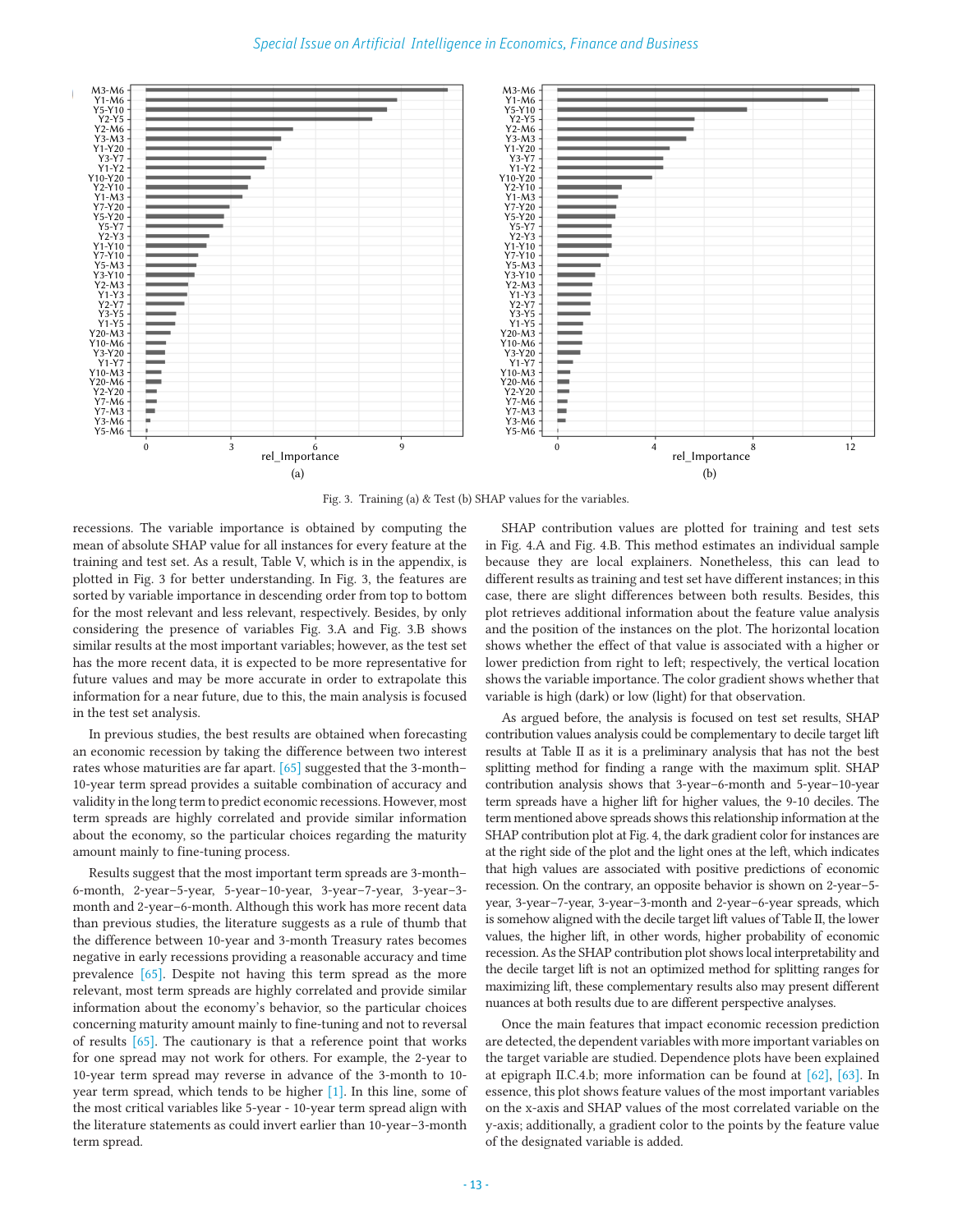

Fig. 4. Training (a) & Test (b) SHAP contribution values results.

For selecting the most correlated variable, the pairwise Pearson's correlation is performed at subsection II.B. By sorting the correlation coefficient, the most important variable is selected as the most correlated feature; as a result, Table VI at the appendix. Results suggest that the most correlated variables for the most important ones are in the same time term; for long term time spreads, most correlated are long term ones. The relevance of this information is to complement the previous findings with the dependencies of other variables to know the dependence and relationship between the most important variables and the most correlated to them; this helps complete the overview of the processes that affect the economic recessions.

The dependence plot for the most important variables is shown in Fig. 5. At the x-axis, the horizontal location is the actual value from the most correlated variable, and at the y-axis, the vertical location shows what having that value did to the prediction. Additionally, the relationship between both information is shown with a loess regression line. For positive slopes, this trend says that the more variable value, the higher the model's prediction is for the most correlated variable; it is the opposite with negative slopes.

As a result, two kinds of relationships are found: one with a positive trend at Fig. 5 plots A, B, D and F with a positive slope, having the highest correlation with 20-year–6month and 1-year–3-months term spread respectively. Besides, the positive trend with an asymptotic behavior at Fig. 5 plots C and E is found to correlate a 1-year–2-year term spread. In addition, the color gradient shows the y-axis feature value from light to dark when variables value is low to high, respectively. Generally speaking, the more considerable value of the most correlated variables, the smaller the SHAP value of this variable is. At this point, decile target lift, feature contribution, feature importance and feature dependence are presented; this information let understanding as early indicators which initial range variable values have more probability of having economic recessions and which variable are the most relevant for the economic recession process respectively.

To finalize, at epigraph II.C.4.c is proposed a methodology for identifying rules for economic recession detection. As a result of rules extraction and initial postprocessing, 359 rules are extracted followed by rules metrics; due to saving space, the table is not presented in the appendix; but this can be requested to the authors.

The extracted rules from the winning model can be filtered in several ways; as an initial exploratory study, this work proposes a frequency maximization and Lift Maximization criterion for discovering interesting rules. Frequency maximization criterion is when rules are sorted by support in descending order, and the first rules are the most frequent. The frequency maximization criterion does not sort results by lift, error or length metric for the rules.

TABLE VII. Top 5 XGB Max Support Rules

| Rule             | Error | Length | Support | Lift |
|------------------|-------|--------|---------|------|
| $M3-M6 < 0.19$   | 0.14  |        | 0.95    | 1.02 |
| $Y5-Y10 < 0.35$  | 0.12  |        | 0.95    | 0.84 |
| $Y2-Y5 \le 0.15$ | 0.13  |        | 0.90    | 0.95 |
| $Y3-M3 > 0.26$   | 0.12  |        | 0.85    | 0.90 |
| $Y3-Y7 < -0.1$   | 0.09  |        | 0.74    | 0.59 |

<sup>a</sup> Source is in an enclosed document, rules are obtained by sorting by support and selecting by the presence of top variables from SHAP results. **M** and Y are referred for monthly term and yearly respectively.

Table VII shows some rules for the Frequency maximization criterion, and results show a maximum Support for a rule of 0.95% of observations that satisfy the condition. By analyzing lift criterion, these rules show values nearly to 1, which is equivalent to saying that these rules could guarantee that there is no special probability of finding an economic recession compared with other data range; however, a rule with values near to 0 could show a high probability of not finding an economic recession. As previously explained, XGB is a tree-ensemble model through assembling simple trees, making a complex non-linear model. In this way, the rules extraction may provide rules with a low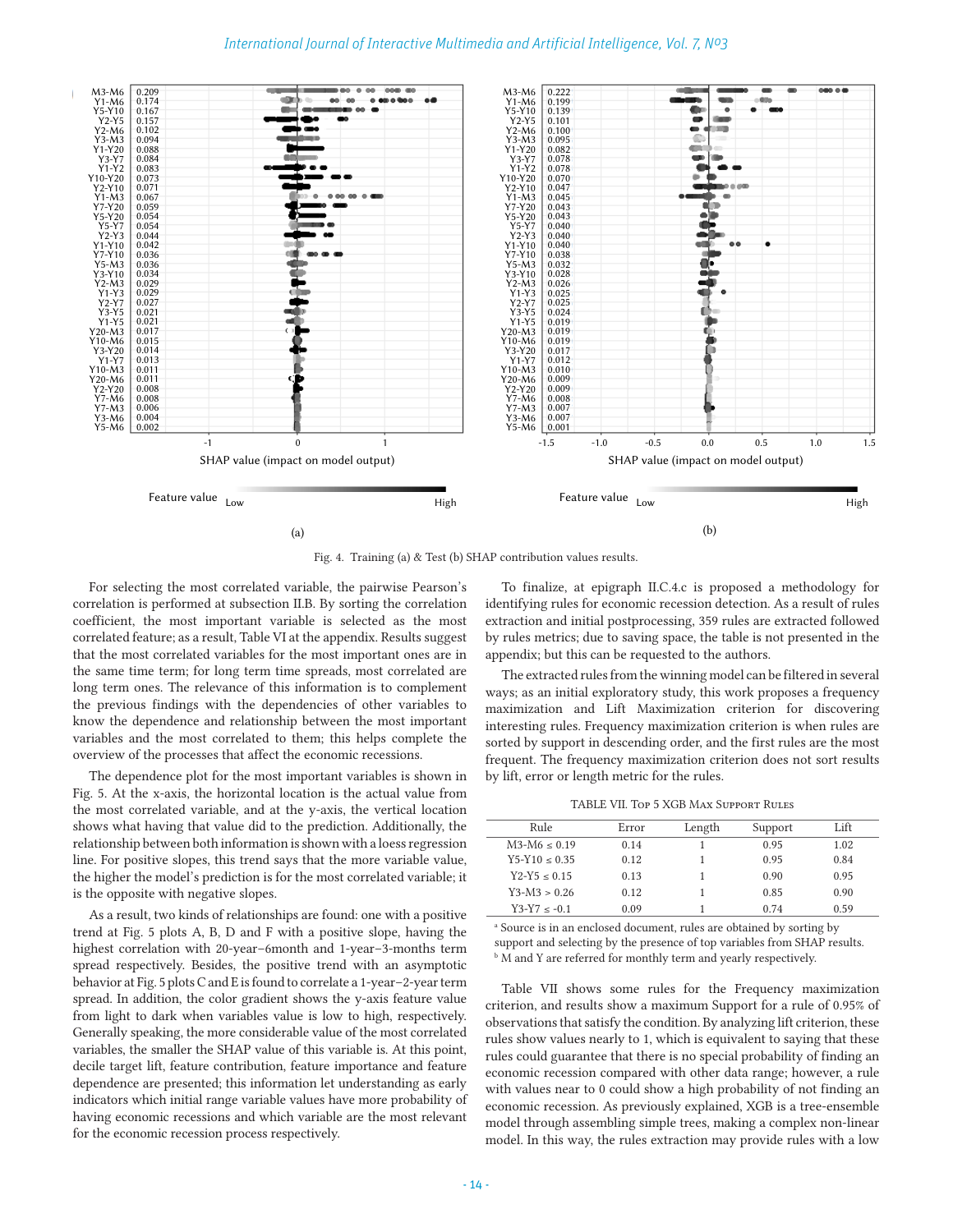# *Special Issue on Artificial Intelligence in Economics, Finance and Business*



Fig. 5. SHAP dependence plot for most important variables and their most correlated features.

level of complexity. Due to this sorting method, the most important rules present low Length, low Lift and error rate, qualifying these as simplistic and inaccurate rules.

By sorting rules by lift in descending order, the first rules impact the economic recession detection more. Nevertheless, these rules could affect little observations, but as a recession is a rare event, support for recession identification should be a small percentage.

TABLE VIII. Top 5 XGB Max Lift and Support Rules

| Rule                                                       | Error    | Length | Support | Lift |
|------------------------------------------------------------|----------|--------|---------|------|
| Y2-M6<-0.145 & Y20-M3>0.79                                 | $\Omega$ | 2      | 0.01    | 7.17 |
| $Y2-Y3 \le -0.12 \& Y5-Y10 \le 0.04 \& M3-$<br>M6 > 0.01   | $\theta$ | 3      | 0.03    | 6.32 |
| $Y1-Y2 > -0.585$ & Y2-M6 $> 1.02$                          | $\Omega$ | 2      | 0.04    | 6.32 |
| $Y5-Y10 > 0$ 12 & Y5-Y20 < 0.43 &<br>$Y20-M6 > -0.66$      | $\theta$ | 3      | 0.04    | 6.32 |
| $Y3-M3 > 0.45$ & $Y5-Y20 > 0.22$ & $Y5-Z$<br>$M3 \le 1.32$ | $\theta$ | 3      | 0.04    | 6.32 |

<sup>a</sup> Source is in an enclosed document, rules are obtained by lift and selecting by the presence of top variables from SHAP results.

**M** and Y are referred for monthly term and yearly respectively.

Table VIII shows some rules for lift maximization criterion; results show a maximum Lift for a rule of 7.17 times more probability of economic recession for the observations that satisfy the condition comparing the overall observations. Nonetheless, as an economic recession is a rare event, these rules usually have low support due to the nature of the economic recession, which is a rare event. More complex rules are found by this sorting criterion, with a low error rate and high probability of economic recession; therefore, the more interesting rules may be found. The interpretation of these rules is pretty straightforward, and a condition value is presented for every term spread involved in the rule; when this condition is satisfied, support, the percentage of observation that satisfies this rule is computed with the respective lift.

For the first rule, 2-year–6-month and 20-year–3-month are involved; this also indicates an interaction in the rule between these variables regarding the economic recession detection. Besides, the 20-year–the 3-month term spread is also an important term spread indicator as it may invert earlier than the 3-month–the 10-year term spread stated as relevant in previous studies [65].

Regarding the threshold values interpretation, the values are compared with the min, mean and max values for all the historical data for every term spread (see Table IX at appendix) in order to interpret the threshold value as a small, average or big value as those thresholds are closer to any of this feature descriptive statistics, in the case a value is close to two statistics the priority for the average is given. As a result, the first threshold number is labelled as a small value and the second as an average value. In this way, the qualitative interpretation of this rule will be formulated as follows: "When the 2-year–6-month term spread is lower or equal a small value and 20-year–3-month term spread is greater than the average value there is over seven times more probability of economic recession than the probability of economic recession for the complementary conditions". Besides, historically this rule fulfilled the economic recessions accounted for 2008.

For the second rule, 2-year–3-year, 5-year–10-year and 3-month–6 month are involved, mainly describing an interaction between these variables regarding the economic recession detection. "When the Y2– Y3 and Y5–Y10 term spread is lower or equal of the average value of this term spread and greater than the average value of M3–M6 term spread, there is over six times more probability of economic recession than the probability of economic recession for the complementary conditions". Besides, these conditions were fulfilled in the economic recessions accounted at 1990, 1991, 2001 and 2008.

The other rules from Table VIII can be described similarly to the previously explained rules, and these rules fulfil the conditions of the economic recession accounted at 1980, 1981, 1982, 1974 & 1970 years. This technique allows us to have a set of rules for detecting economic recession; with proper data updating & model retraining, these rules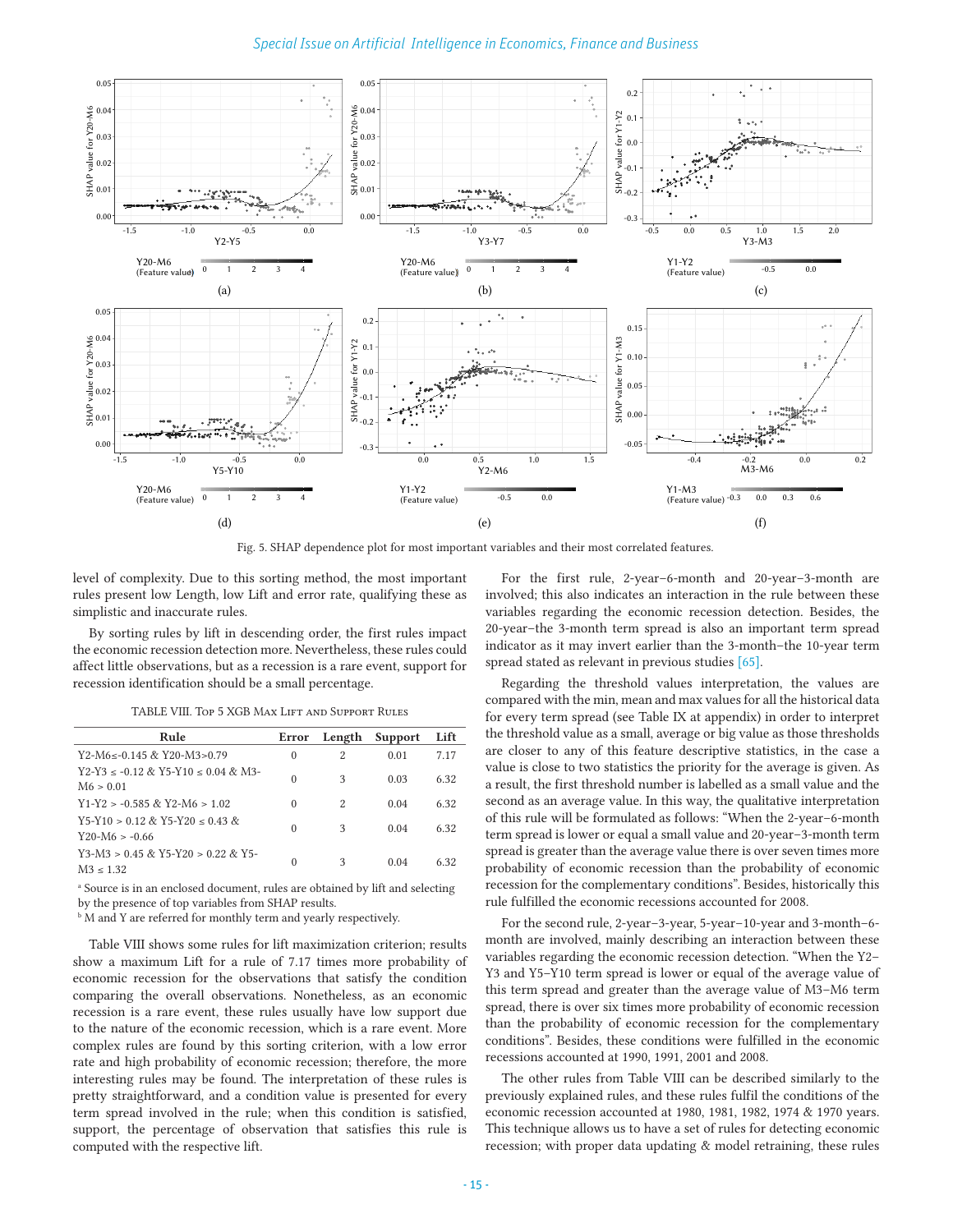can be used in real life and act consequently with economic policies, among other uses.

To summarize the findings, Table X shows the main results except for dependencies analysis results.

| <b>Variables</b> | Most<br>Correlated              | Decile lift | $SHAP(+)$ | <b>Rules</b><br>Support | <b>Rules</b><br>Lift |
|------------------|---------------------------------|-------------|-----------|-------------------------|----------------------|
| $M3-M6$          | $Y1-M3$                         | Low-High    | High      | ✓                       | ✓                    |
| $Y2-Y5$          | Y20-M6                          | Mid-High    | Low-Mid   | ✓                       | $\mathbf x$          |
| $Y5-Y10$         | Y20-M6                          | Mid-High    | High      | ✓                       | ✓                    |
| $Y3-Y7$          | Y <sub>20</sub> -M <sub>6</sub> | Mid-High    | Low-Mid   | ✓                       | $\mathbf x$          |
| $Y3-M3$          | $Y1-Y2$                         | Low-Mid     | Low-Mid   | ✓                       | ✓                    |
| Y2-M6            | $Y1-Y2$                         | Low-High    | Low       | ×                       | ✓                    |

TABLE X. Summary TABLE of Empirical Results

As a result, main variables on predicting economic recession are detected, and the variable dependence concerning the most correlated is studied; the SHAP value for positive economic recession is taken into account with the preliminary information of Decile Target Lift. Besides, some of the top rules contain the most important variables and fulfil the ideas mentioned in this work.

# IV. CONCLUSION

Regarding the term structure, long-term rates could explain changes in future short-term rates. Understanding the term structure and yield curve, our goal is to create an interpretable forecasting model that can accurately inform us about future recessions, which could be a valuable tool for practitioners, researchers, governments and central banks. For three main groups, the public sector and the private sector are households, banks and investors, and the Federal Reserve. From an investors point of view, this information could be useful to make the right decisions for investing considering different strategies regarding this information, as the expanding economic activity is correlated with the stock market expansion [66]. By using the term spread to know in advance a possible economic recession, Federal Reserve could modify the interest rates to try to reduce the effect of this phenomenon.

Relevant term spreads are found, 3-month - 6-month, 2-year–5-year, 5-year–10-year, 3-year–7-year, 3-year–3-month and 2-year–6-month. Furthermore, for these variables, the lift metric is computed in order to detect initial intervals with a higher probability of accounting for a recession which is complementary to the SHAP contribution values analysis, applied into the rules description methods implementing the necessary policy mix they can dampen the effects of the recession, minimize its duration, or steer the economy away from it altogether. As the model provides some false negative alarms, we expect that implementing fiscal and monetary policy may put some inflationary pressure on the economy.

Finally, the methodology proposes a novelty application in this topic by extracting rules for economic recession understanding and detection. With this technique, several descriptive conditions allow the user to understand this phenomenon and have indicators with the goal of detecting to minimize the magnitude of the effect of the recession.

It is important to note that the yield curve's predictive power is statistical evidence and that, despite its accuracy, it is impossible to assure future results.

Thus, we encourage validating and updating these rules with reasonable frequency as the market evolves.

The literature suggests that the USA's best predictor of economic recessions is the 3-month-10-year term spread. Nevertheless, we found that the 3-month-6-month spread is the most relevant for detecting recessions, including the main recession detection rules. Therefore, monitoring this spread can be a useful tool for recession identification and a valid indicator for market expectations. In this context, it is found that the best rule associates this short-term 3-month-6-month predictor with the long-term term spreads, such as 5-year-10-year and 2-year-3-year, illustrating the rule as "When the Y2-Y3 and Y5-Y10 term spread is lower or equal of the average value of this term spread and greater than the average value of M3-M6 term spread there is over six times more probability of economic recession than the probability of economic recession for the complementary conditions".

As a future work suggestion, several paths can be followed. On one accuracy side, the improvement of the model predictive accuracy is relevant to have tools with high quality and impact on predicting this phenomenon. On the interpretability side, as different exogenous variables can be added, more study on the variable interactions can be performed to understand the yield curve inversion with other variables relevant for generating policies to prevent and control. On the rules generation side, as rules are potentially changing over time as variable importance may variate, a predictive maintenance system could be proposed to keep rules updated and valid over time.

# **APPENDIX**

TABLE V. SHAP Values for Train and Test Set

| Feature  | <b>Training</b> | <b>Test</b> |
|----------|-----------------|-------------|
| $M3-M6$  | 0.2095          | 0.2217      |
| $Y2-Y5$  | 0.1571          | 0.1986      |
| $Y5-Y10$ | 0.1674          | 0.1394      |
| $Y3-Y7$  | 0.0837          | 0.1012      |
| $Y3-M3$  | 0.0939          | 0.1002      |
| $Y2-M6$  | 0.1022          | 0.0949      |
| $Y1-M6$  | 0.1745          | 0.0824      |
| $Y1-Y20$ | 0.0877          | 0.0778      |
| $Y2-Y10$ | 0.071           | 0.0778      |
| $Y1-Y10$ | 0.0422          | 0.0699      |
| $Y2-Y3$  | 0.0442          | 0.0474      |
| $Y1-Y2$  | 0.0827          | 0.0445      |
| $Y5-M3$  | 0.0355          | 0.0432      |
| $Y3-Y10$ | 0.0337          | 0.0431      |
| Y10-Y20  | 0.0731          | 0.0403      |
| $Y5-Y7$  | 0.0536          | 0.0403      |
| Y7-Y10   | 0.0363          | 0.0403      |
| $Y1-Y3$  | 0.0292          | 0.0381      |
| $Y5-Y20$ | 0.0545          | 0.0321      |
| $Y2-Y7$  | 0.0272          | 0.0278      |
| $Y3-Y5$  | 0.0213          | 0.0262      |
| Y7-Y20   | 0.0585          | 0.025       |
| $Y2-M3$  | 0.0294          | 0.0248      |
| $Y1-M3$  | 0.0675          | 0.0244      |
| $Y1-Y7$  | 0.0134          | 0.0194      |
| $Y10-M6$ | 0.0145          | 0.0188      |
| $Y1-Y5$  | 0.0209          | 0.0186      |
| $Y10-M3$ | 0.011           | 0.017       |
| $Y2-Y20$ | 0.0081          | 0.0116      |
| $Y7-M3$  | 0.0065          | 0.0096      |
| Y20-M3   | 0.0173          | 0.0093      |
| $Y3-M6$  | 0.0036          | 0.0087      |
| $Y7-M6$  | 0.0076          | 0.0078      |
| Y3-Y20   | 0.0137          | 0.0067      |
| Y20-M6   | 0.0108          | 0.0066      |
| $Y5-M6$  | 0.0015          | 0.0007      |

<sup>a</sup> Term spread are sorted by SHAP values in percent scale of test set.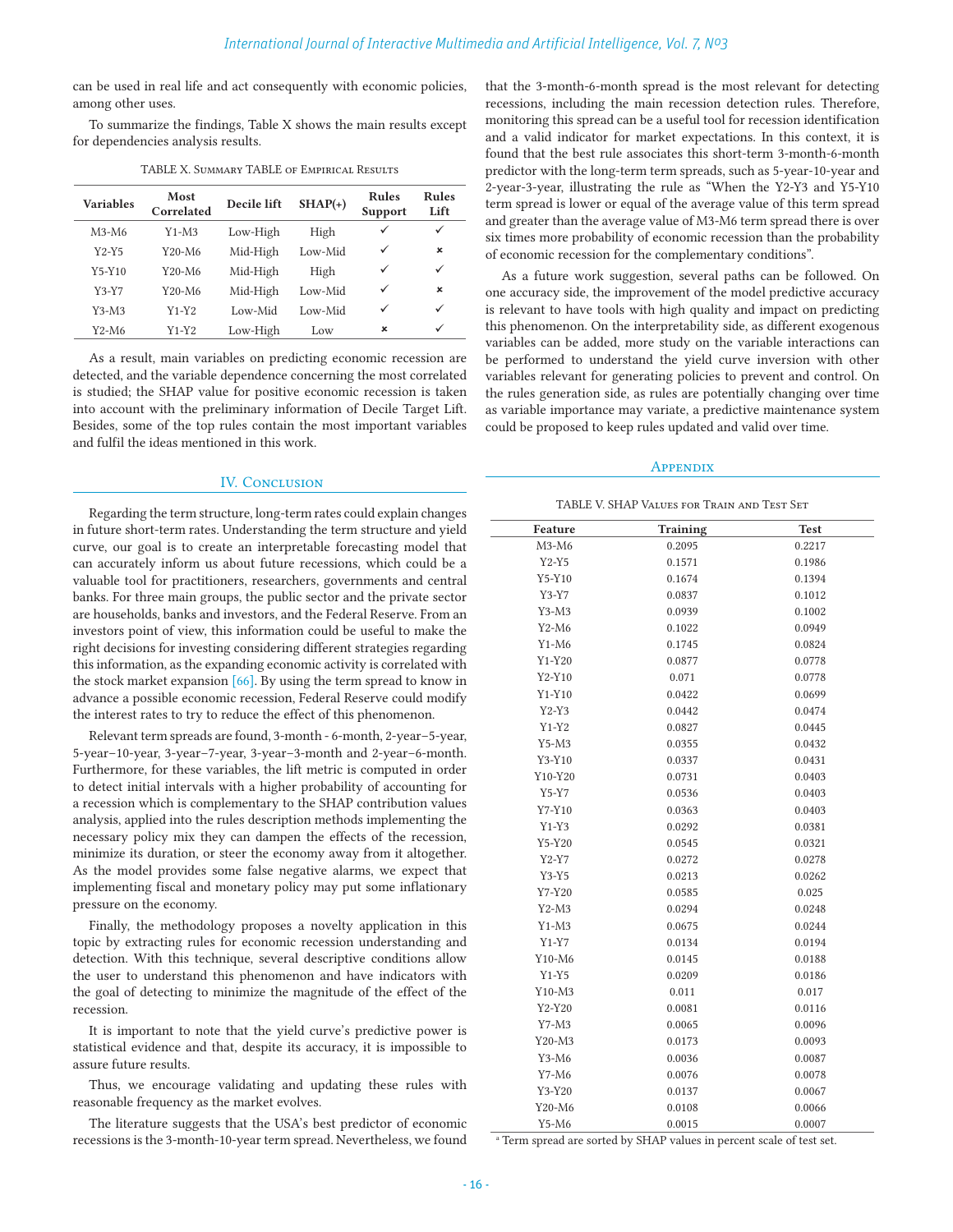|  | TABLE VI. PEARSON CORRELATION COEFFICIENT FOR THE MOST CORRELATED |                |  |  |  |
|--|-------------------------------------------------------------------|----------------|--|--|--|
|  |                                                                   | $\overline{V}$ |  |  |  |

# **REFERENCES**

|          |         | VARIABLE                                     |         |                    |         |  |  |
|----------|---------|----------------------------------------------|---------|--------------------|---------|--|--|
| Variable |         | Correlated                                   |         | Correlation        |         |  |  |
| $Y1-Y10$ |         | Y20-M6                                       |         | $-0,98$            |         |  |  |
| Y20-M6   |         | $Y1-Y10$                                     |         |                    | $-0,98$ |  |  |
| Y1-Y7    |         | Y20-M6                                       |         | $-0,97$            |         |  |  |
| $Y1-Y5$  |         | $Y10-M6$                                     |         | $-0,97$            |         |  |  |
| Y10-M6   |         | Y1-Y5                                        |         | $-0,97$            |         |  |  |
| $Y1-Y20$ |         | Y20-M6                                       |         | $-0,97$            |         |  |  |
| Y7-M6    |         | $Y1-Y5$                                      |         | $-0,97$            |         |  |  |
| $Y2-Y5$  |         | Y20-M6                                       |         | $-0,96$            |         |  |  |
| Y20-M3   |         | Y1-Y7                                        |         | $-0,96$            |         |  |  |
| $Y2-Y7$  |         | Y20-M6                                       |         | $-0,96$            |         |  |  |
| Y10-M3   |         | $Y1-Y5$                                      |         |                    |         |  |  |
|          |         |                                              |         | $-0,96$            |         |  |  |
| $Y1-Y3$  |         | Y7-M6                                        |         | $-0,96$            |         |  |  |
| Y5-M6    |         | Y1-Y3                                        |         | $-0,96$            |         |  |  |
| Y7-M3    |         | $Y1-Y3$                                      |         | $-0,95$            |         |  |  |
| $Y1-Y2$  |         | Y5-M6                                        |         | $-0,94$            |         |  |  |
| Y2-Y10   |         | Y20-M6                                       |         | $-0,94$            |         |  |  |
| $Y2-Y3$  |         | Y20-M6                                       |         | $-0,94$            |         |  |  |
| Y5-M3    |         | Y1-Y3                                        |         | $-0,94$            |         |  |  |
| $Y3-Y5$  |         | Y20-M6                                       |         | $-0,93$            |         |  |  |
| Y3-Y7    |         | Y20-M6                                       |         | $-0,93$            |         |  |  |
| Y3-M6    |         | $Y1-Y2$                                      |         | $-0,92$            |         |  |  |
| Y2-Y20   |         | Y20-M6                                       |         | $-0,91$            |         |  |  |
| Y3-Y10   |         | Y20-M6                                       |         | $-0,90$            |         |  |  |
| Y3-M3    |         |                                              | Y1-Y2   |                    | $-0,90$ |  |  |
| Y5-Y7    |         | Y20-M6                                       |         | $-0,87$            |         |  |  |
| Y3-Y20   |         | Y20-M6                                       |         | $-0,87$            |         |  |  |
| Y5-Y10   |         | Y20-M6                                       |         | $-0.83$            |         |  |  |
| Y2-M6    |         | Y1-Y2                                        |         | $-0,81$            |         |  |  |
| Y5-Y20   |         | $Y20-M6$                                     |         | $-0,80$            |         |  |  |
| $Y2-M3$  |         | $Y1-Y2$                                      |         | $-0,79$            |         |  |  |
| Y1-M3    |         | M3-M6                                        |         | $-0,75$            |         |  |  |
| $M3-M6$  |         | $Y1-M3$                                      |         | $-0,75$            |         |  |  |
| Y7-Y20   |         | Y20-M6                                       |         | $-0,73$            |         |  |  |
| Y7-Y10   |         | Y20-M6                                       |         |                    |         |  |  |
| Y10-Y20  |         | Y20-M6                                       |         | $-0,73$<br>$-0,65$ |         |  |  |
|          |         | $M3-M6$                                      |         | $-0,44$            |         |  |  |
| Y1-M6    |         |                                              |         |                    |         |  |  |
|          |         | TABLE IX. TERM SPREAD DESCRIPTIVE STATISTICS |         |                    |         |  |  |
| Feature  | mean    | median                                       | min     | max                | sd      |  |  |
| $Y1-Y2$  | $-0.29$ | $-0.31$                                      | $-1.06$ | 0.95               | 0.34    |  |  |
| $Y1-Y3$  | $-0.46$ | $-0.51$                                      | $-1.63$ | 1.77               | 0.55    |  |  |
| $Y1-Y5$  | $-0.75$ | $-0.77$                                      | $-2.50$ | 2.35               | 0.81    |  |  |
| Y1-Y7    | $-0.98$ | $-1.02$                                      | $-2.87$ | 2.82               | 0.99    |  |  |
| $Y1-Y10$ | $-1.14$ | $-1.18$                                      | $-3.40$ | 3.07               | 1.15    |  |  |
| $Y1-Y20$ | $-1.42$ | $-1.33$                                      | $-4.15$ | 3.33               | 1.38    |  |  |
| $Y1-M3$  | 0.52    | 0.43                                         | $-0.94$ | 2.93               | 0.44    |  |  |
| $Y1-M6$  | 0.39    | 0.31                                         | $-0.39$ | 1.60               | 0.32    |  |  |
| $Y2-Y3$  | $-0.17$ | $-0.17$                                      | $-0.59$ | 0.83               | 0.22    |  |  |
|          |         |                                              |         |                    |         |  |  |
| Y2-Y5    | $-0.49$ | $-0.46$                                      | $-1.55$ | 1.41               | 0.53    |  |  |
| $Y2-Y7$  | $-0.74$ | $-0.71$                                      | $-2.28$ | 1.88               | 0.72    |  |  |
| Y2-Y10   | $-0.93$ | $-0.85$                                      | $-2.83$ | 2.13               | 0.91    |  |  |
| Y2-Y20   | $-1.30$ | $-1.14$                                      | $-3.67$ | 2.39               | 1.19    |  |  |
| $Y2-M3$  | 0.79    | 0.72                                         | $-1.76$ | 3.86               | 0.66    |  |  |
| Y2-M6    | 0.69    | 0.61                                         | $-0.82$ | 2.44               | 0.54    |  |  |
| $Y3-Y5$  | $-0.30$ | $-0.27$                                      | $-0.99$ | 0.58               | 0.31    |  |  |
| Y3-Y7    | $-0.53$ | $-0.50$                                      | $-1.72$ | 1.05               | 0.52    |  |  |
| $Y3-Y10$ | $-0.69$ | $-0.60$                                      | $-2.36$ | 1.30               | 0.71    |  |  |
| Y3-Y20   | $-1.01$ | $-0.82$                                      | $-3.27$ | 1.56               | 1.00    |  |  |
| $Y3-M3$  | 0.97    | 0.98                                         | $-2.01$ | 4.11               | 0.80    |  |  |
| Y3-M6    | 0.85    | 0.86                                         | $-1.20$ | 2.74               | 0.69    |  |  |
| $Y5-Y7$  | $-0.23$ | $-0.21$                                      | $-0.76$ | 0.47               | 0.22    |  |  |
| Y5-Y10   | $-0.39$ | $-0.31$                                      | $-1.46$ | 0.72               | 0.42    |  |  |

Y5-Y20 -0.73 -0.60 -2.47 1.25 0.72 Y5-M3 1.27 1.33 -2.25 4.33 0.99 Y5-M6 1.15 1.20 -1.56 3.12 0.89 Y7-Y10 -0.16 -0.11 -0.74 0.38 0.22 Y7-Y20 -0.50 -0.42 -1.80 0.84 0.52 Y7-M3 1.50 1.56 -2.49 4.46 1.12 Y7-M6 1.37 1.43 -2.03 3.31 1.03 Y10-Y20 -0.34 -0.34 -1.06 0.87 0.34 Y10-M3 1.66 1.74 -2.65 4.42 1.24 Y10-M6 1.53 1.59 -2.28 3.64 1.16 Y20-M3 1.93 2.01 -3.00 4.44 1.41 Y20-M6 1.80 1.79 -2.54 4.36 1.35 M3-M6 -0.12 -0.10 -1.45 1.01 0.19

- [1] A. Estrella, "The yield curve as a leading indicator: frequently asked questions," *Federal Reserve Bank of New York*, 2005.
- [2] M. J. Holmes, J. Otero, and T. Panagiotidis, "The expectations hypothesis and decoupling of short- and long-term US interest rates: A pairwise approach," *The North American Journal of Economics and Finance*, vol. 34, pp. 301-313., 2015, doi: 10.1016/j.najef.2015.09.014.
- [3] W. Liu and E. Moench, "What predicts US recessions?," *International Journal of Forecasting*, vol. 34, no. 4, 2016, doi: 10.1016/j.ijforecast.2016.02.007.
- [4] R. J. Shiller and J. Huston McCulloch, "Chapter 13 The term structure of interest rates," *Handbook of Monetary Economics*. vol. 1, pp. 627-722, 1990, doi: 10.1016/S1573-4498(05)80016-5.
- [5] A. Estrella and G. A. Hardouvelis, "The Term Structure as a Predictor of Real Economic Activity," The *Journal of Finance*, vol. 46, pp. 555-576, 1991, doi: 10.1111/j.1540-6261.1991.tb02674.x.
- [6] E. Weber and J. Wolters, "The US term structure and central bank policy," *Applied Economics Letters,* vol. 41, pp. 41-45, 2012, doi: 10.1080/13504851.2011.566171.
- [7] E. Weber and J. Wolters, "Risk and Policy Shocks on the US Term Structure," *Scottish Journal of Political Economy,* vol. 19, pp. 41-45, 2013, doi: 10.1111/sjpe.12004.
- [8] J. Y. Campbell, "Some Lessons from the Yield Curve," *Journal of economic perspectives*, vol. 9, no. 3, pp. 129-152, 1995, doi: 10.1257/jep.9.3.129.
- [9] B. S. Bernanke and A. S. Blinder, "The federal funds rate and the channels of monetary transmission," *The American Economic Review., pp. 901-921*, 1992, doi: 10.2307/2117350.
- [10] J. C. Vides, J. Iglesias, and A. A. Golpe, "The term structure under nonlinearity assumptions: New methods in time series," in *Contributions to Management Science*, pp. 117-136, 2018.
- [11] K. R. Vetzal, "A survey of stochastic continuous time models of the term structure of interest rates," *Insurance: Mathematics and Economics*, vol. 14, no. 2, pp. 139-161, 1994, doi: 10.1016/0167-6687(94)00009-3.
- [12] A. Estrella and M. R. Trubin, "The Yield Curve as a Leading Indicator: Some Practical Issues," *Current issues in Economics and Finance*, vol. 12, no. 5, 2006.
- [13] A. Estrella and F. S. Trubin, "The yield curve as a predictor of US recessions," Current issues in economics and finance, vol. 2, no. 7, 1996.
- [14] W. Poole, R. H. Rasche, and D. L. Thornton, "Market Anticipations of Monetary Policy Actions," *Federal Reserve Bank of St. Louis Review*, vol. 84, no. 4, pp. 65-94, 2002, doi: 10.20955/r.84.65-94.
- [15] A. Estrella and G. A. Hardouvelis, "Possible roles of the yield curve in monetary policy." Federal Reserve Bank of New York (Ed.), Intermediate targets and indicators for monetary policy, pp. 339-362, 1990.
- [16] M. J. Dueker, "Strengthening the Case for the Yield Curve as a Predictor of US Recessions," *Federal Reserve Bank of St. Louis Review*, pp. 41-51, 1997.
- [17] R. D. Laurent, "An interest rate-based indicator of monetary policy," Economic Perspectives, pp. 3-14, 1988.
- [18] C. R. Harvey, "Forecasts of Economic Growth from the Bond and Stock Markets," *Financial Analysts Journal*, vol 45. no. 5, pp. 38-45, 1989, doi: 10.2469/faj.v45.n5.38.
- [19] J. H. Stock & M. W. Watson, "New indexes of coincident and leading economic indicators," NBER macroeconomics annual, vol. 4, pp. 351-394, 1989.
- [20] N. F. Chen, "Financial investment opportunities and the macroeconomy," The Journal of Finance, vol. 46, no. 2, pp. 529-554, 1991, doi: 10.1111/ j.1540-6261.1991.tb02673.x.
- [21] C. R. Harvey, "Term structure forecasts economic growth. Financial Analysts Journal", vol. 49, no. 3, pp. 6-8, 1993, doi: 10.2469/faj.v49.n3.6.2.
- [22] M. Dotsey, "The predictive content of the interest rate term spread for future economic growth," FRB Richmond Economic Quarterly, vol. 84, no. 3, pp. 31-51, 1998.
- [23] J.D. Hamilton & D.H. Kim, "A re-examination of the predictability of the yield spread for real economic activity," Journal of Money, Credit, and Banking, vol. 34, no. 2, pp. 340-360, 2002.
- [24] A. Estrella, "Why does the yield curve predict output and inflation?," *The Economic Journal,* vol. 115, no. 505, pp. 722-744, 2005, doi: 10.1111/j.1468- 0297.2005.01017.x.
- [25] A. Ang, M. Piazzesi, and M. Wei, "What does the yield curve tell us about GDP growth?," *Journal of econometrics*, vol. 131, no. 1-2, pp. 359-403, 2006, doi: 10.1016/j.jeconom.2005.01.032.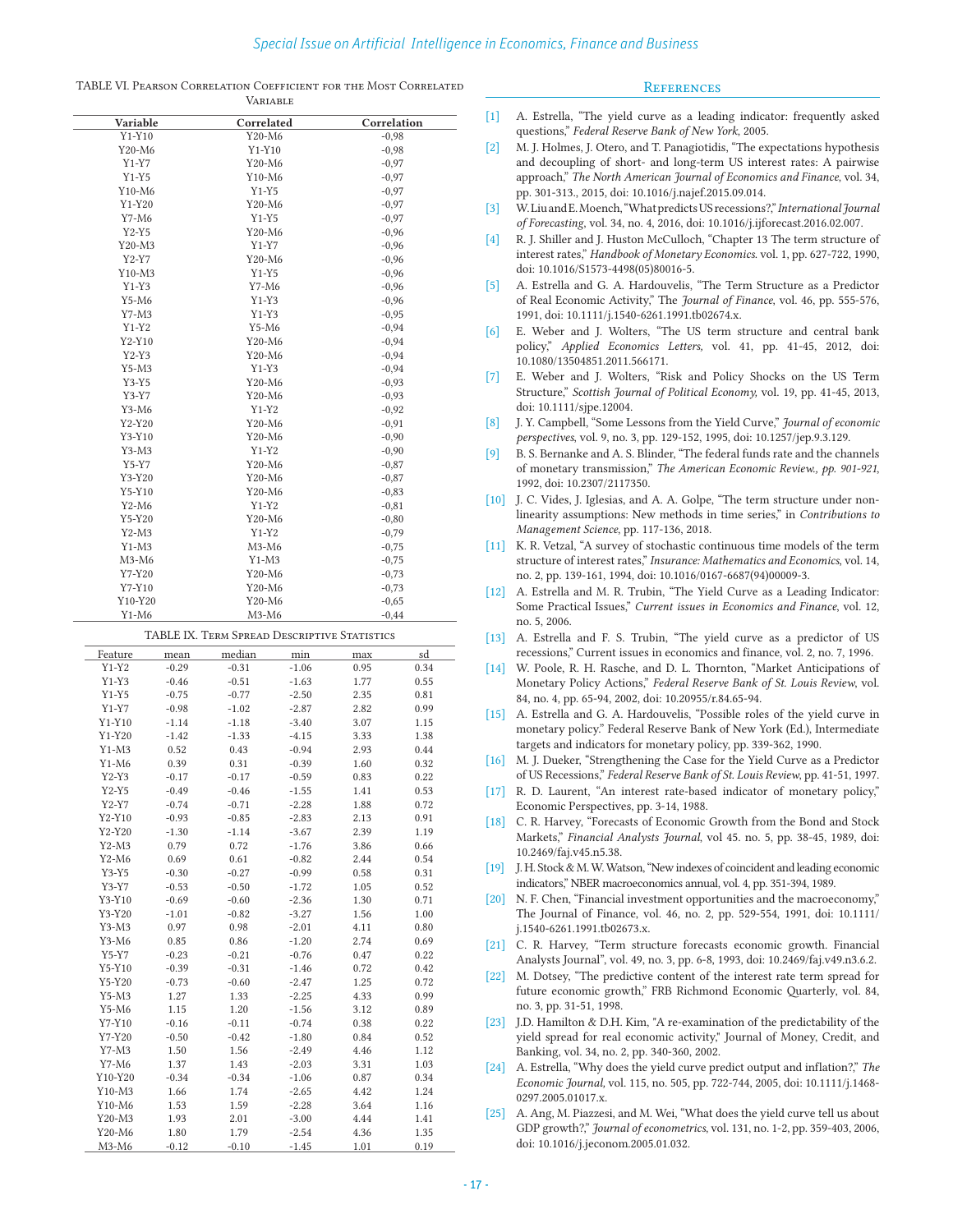- [26] D. C. Wheelock and M. E. Wohar, "Can the term spread predict output growth and recessions? A survey of the literature," *Federal Reserve Bank of St. Louis Review*, vol. 91, no. 5, pp. 419-440, 2009, doi: 10.20955/r.91.419-440.
- [27] A. Estrella, A. P. Rodrigues, and S. Schich, "How stable is the predictive power of the yield curve? Evidence from Germany and the United States," *Review of Economics and Statistics*, vol. 85, no. 3, pp. 629-644, 2003, doi: 10.1162/003465303322369777.
- [28] G. D. Rudebusch and J. C. Williams, "Forecasting recessions: The puzzle of the enduring power of the yield curve," *J ournal of Business & Economic Statistics*, pp. 492-503, 2009, doi: 10.1198/jbes.2009.07213.
- H. Nyberg, "Dynamic probit models and financial variables in recession forecasting," *Journal of Forecasting*, 2010, doi: 10.1002/for.1161.
- [30] Lahiri, K., Monokroussos, G., & Zhao, Y. "The yield spread puzzle and the information content of SPF forecasts," Economics Letters, vol. 118, no. 1, pp. 219-221, 2013.
- [31] M. Chinn and K. Kucko, "The Predictive Power of the Yield Curve Across Countries and Time," *International Finance*, vol. 18, no. 2, pp. 129-156, 2015, doi: 10.1111/infi.12064.
- [32] A. Evgenidis, A. Tsagkanos, and C. Siriopoulos, "Towards an asymmetric long run equilibrium between stock market uncertainty and the yield spread. A threshold vector error correction approach," *Research in International Business and Finance*, 2017, doi: 10.1016/j.ribaf.2016.08.002.
- [33] B. Gebka and M. E. Wohar, "The predictive power of the yield spread for future economic expansions: Evidence from a new approach," *Economic Modelling*, 2018, doi: 10.1016/j.econmod.2018.06.018.
- [34] A., Evgenidis, S. Papadamou, and C. Siriopoulos, "The yield spread's ability to forecast economic activity: What have we learned after 30 years of studies?," Journal of Business Research, vol. 106, pp. 221-232.
- [35] S. Ng, "Opportunities and Challenges: Lessons from Analyzing Terabytes of Scanner Data," in *Advances in Economics and Econometrics*, 2017.
- [36] T. J. Berge, "Predicting Recessions with Leading Indicators: Model Averaging and Selection over the Business Cycle," *Journal of Forecasting*, 2015, doi: 10.1002/for.2345.
- [37] P. Gogas, T. Papadimitriou, M. Matthaiou, and E. Chrysanthidou, "Yield Curve and Recession Forecasting in a Machine Learning Framework," *Computational Economics*, 2015, doi: 10.1007/s10614-014-9432-0.
- [38] P. Gogas, T. Papadimitriou and E. Chrysanthidou, "Yield curve point triplets in recession forecasting," International Finance, 2015, doi: 10.1007/s10614-014-9432-0.
- [39] J. Döpke, U. Fritsche, and C. Pierdzioch, "Predicting recessions with boosted regression trees," *International Journal of Forecasting*, 2017, doi: 10.1016/j.ijforecast.2017.02.003.
- [40] S. D. Vrontos, J. Galakis and I. D. Vrontos, "Modeling and predicting US recessions using machine learning techniques," *International Journal of Forecasting*, 2020, doi: 1016/j.ijforecast.2020.08.005
- [41] K. Bluwstein, M. Buckmann, A. Joseph, M. Kang, S. Kapadia, and Ö. Simsek, "Credit Growth, the Yield Curve and Financial Crisis Prediction: Evidence from a Machine Learning Approach," *SSRN Electron. J.*, 2020, doi: 10.2139/ssrn.3520659.
- [42] P. Wei, Z. Lu, and J. Song, "Variable importance analysis: A comprehensive review," *Reliability Engineering and System Safety*. 2015, doi: 10.1016/j. ress.2015.05.018.
- [43] Y. H. Yun, B. C. Deng, D. S. Cao, W. T. Wang, and Y. Z. Liang, "Variable importance analysis based on rank aggregation with applications in metabolomics for biomarker discovery," *Analytica chimica acta*, 2016, doi: 10.1016/j.aca.2015.12.043.
- [44] S. Yang, W. Tian, Y. Heo, Q. Meng, and L. Wei, "Variable Importance Analysis for Urban Building Energy Assessment in the Presence of Correlated Factors," *Procedia Engineering*, 2015, doi: 10.1016/j. proeng.2015.08.1069.
- [45] E. Vladislavleva, T. Friedrich, F. Neumann, and M. Wagner, "Predicting the energy output of wind farms based on weather data: Important variables and their correlation," *Renewable Energy*, 2013, doi: 10.1016/j. renene.2012.06.036.
- [46] I. R. Dohoo, C. Ducrot, C. Fourichon, A. Donald, and D. Hurnik, "An overview of techniques for dealing with large numbers of independent variables in epidemiologic studies," *Preventive veterinary medicine*, 1997, doi: 10.1016/S0167-5877(96)01074-4.
- [47] S. Tufféry, "*Data Mining and Statistics for Decision Making," John Wiley & Sons*, 2011.
- [48] A. J. Ferreira and M. A. T. Figueiredo, "Boosting algorithms: A review of methods, theory, and applications," in *Ensemble Machine Learning: Methods and Applications*, 2012.
- [49] Q. Sun and B. Pfahringer, "Bagging ensemble selection," *In Australasian Joint Conference on Artificial Intelligence*, 2011, doi: 10.1007/978-3-642- 25832-9\_26.
- [50] T. K. Ho, "Random decision forests," In Proceedings of 3rd international conference on document analysis and recognition, vol. 1, pp. 278-282, 1995. doi: 10.1109/ICDAR.1995.598994.
- [51] E. M. Kleinberg, "Stochastic discrimination," *Annals of Mathematics and Artificial intelligence,* vol. 1, no. 1-4, pp. 278-282, 1990, doi: 10.1007/ BF01531079.
- [52] E. M. Kleinberg, "On the algorithmic implementation of stochastic discrimination," *IEEE Transactions on Pattern Analysis and Machine Intelligence*, 2000, doi: 10.1109/34.857004.
- [53] L. Breiman, "Random forests," Machine learning, vol. 45, no. 1, pp. 5-32, 2001.
- [54] M. N. Wright and A. Ziegler, "Ranger: A fast implementation of random forests for high dimensional data in C++ and R," *Journal of Statistical Software*, 2017, doi: 10.18637/jss.v077.i01.
- [55] J. H. Friedman, "Greedy function approximation: A gradient boosting machine," *Annals of Statistics*, 2001, doi: 10.1214/aos/1013203451.
- [56] Tianqi Chen and Carlos Guestrin, "XGBoost: A Scalable Tree Boosting System," 22nd SIGKDD Conference on Knowledge Discovery and Data Mining, 2016, https://arxiv.org/abs/1603.02754
- [57] C. Otte, "Safe and interpretable machine learning: A methodological review," *Studies in Computational Intelligence*, 2013, doi: 10.1007/978-3- 642-32378-2\_8.
- [58] P. Wei, Z. Lu, and J. Song, "Variable importance analysis: A comprehensive review," *Reliability Engineering and System Safety*. 2015, doi: 10.1016/j. ress.2015.05.018.
- [59] C. Strobl, A. L. Boulesteix, A. Zeileis, and T. Hothorn, "Bias in random forest variable importance measures: Illustrations, sources and a solution," *BMC Bioinformatics*, 2007, doi: 10.1186/1471-2105-8-25.
- [60] C. Strobl, A. L. Boulesteix, T. Kneib, T. Augustin, and A. Zeileis, "Conditional variable importance for random forests," *BMC Bioinformatics*, 2008, doi: 10.1186/1471-2105-9-307.
- [61] S. M. Lundberg *et al.*, "From local explanations to global understanding with explainable AI for trees," *Nature machine intelligence*, 2020, doi: 10.1038/s42256-019-0138-9.
- [62] S. Lipovetsky and M. Conklin, "Analysis of regression in game theory approach," *Applied Stochastic Models in Business and Industry*, 2001, doi: 10.1002/asmb.446.
- [63] S. M. Lundberg and S. I. Lee, "A unified approach to interpreting model predictions," In Advances in neural information processing systems, pp. 4765-4774, 2017.
- [64] H. Deng, "Interpreting tree ensembles with intrees," International Journal of Data Science and Analytics, vol. 7, no. 4, pp. 277-287, 2019. doi: 10.1007/ s41060-018-0144-8.
- [65] A. Estrella, and F. S. Mishkin, "Predicting US recessions: Financial variables as leading indicators," Review of Economics and Statistics, vol. 80, no. 1, pp. 45-61, 1998.
- [66] D. R. Cameron, "The expansion of the public economy: A comparative analysis," The American Political Science Review, pp. 1243-1261, 1978.

# Pedro Cadahía Delgado



Principal Data Scientist PepsiCo. PhD Computer Science student in Economics. He has worked as Data Scientist in different fields and firms such as: DB Schenker, Minsait by Indra, Schibsted (Infojobs), Cofidis and PepsiCo.